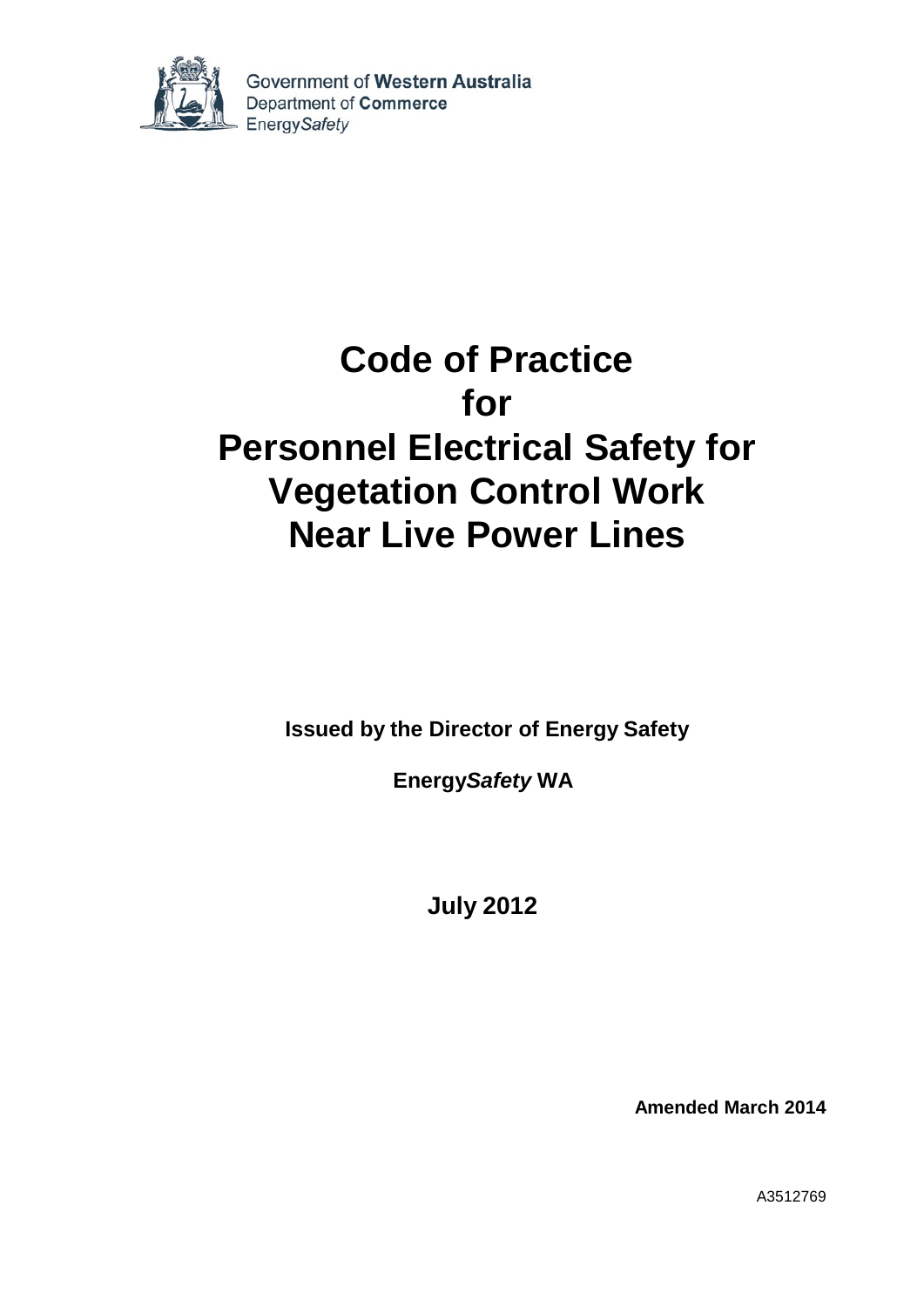### **Preface**

This Code details the requirements for vegetation control work carried out near the live conductors of overhead power lines and is to be read in conjunction with Electricity Regulations 1947 Regulation 316A.

The Code has been developed to ensure the safety of the general public and workers cutting trees near power lines.

Specific areas covered are:

- General Principles
- General Safety Requirements
- Safe Approach Distances
- Vegetation Clearances
- Work Procedures
- Competency and Authorisation
- Plant, Tools and Equipment

Your work practices must comply with this mandatory Code.

Hen Benron

KEN BOWRON DIRECTOR OF ENERGY SAFETY

July 2012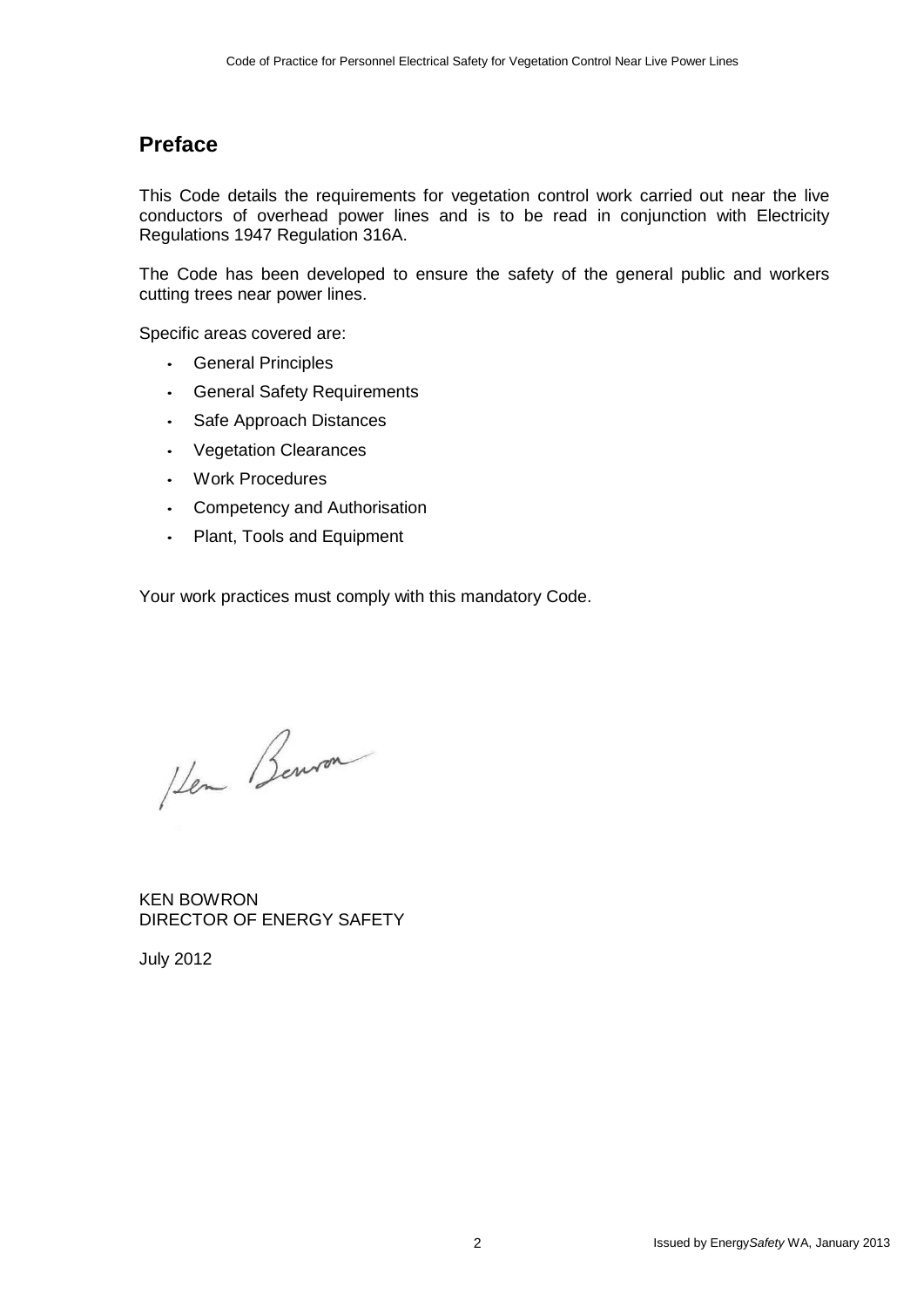### **Acknowledgment**

Energy*Safety* gratefully acknowledges the assistance of the following authorities/ organisations in compiling this Code of Practice:

- The Tree Guild of WA Inc
- WorkSafe WA
- Western Power
- Horizon Power
- Energy Networks Association
- WA Local Government Association
- Arboricultural Practitioners
- Registered Training Organisations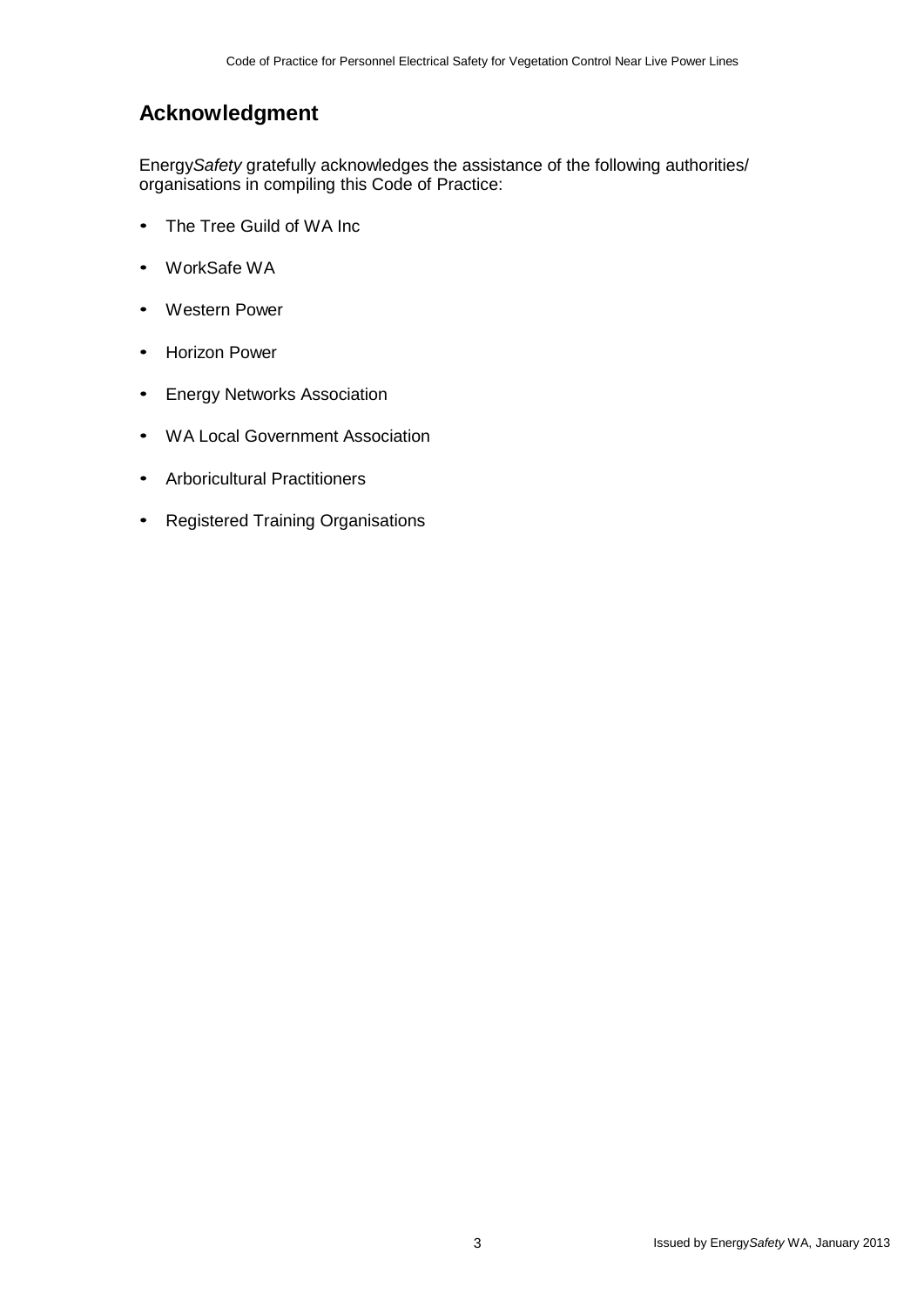# **Table of Contents**

| 1. OBJECTIVE                                                | $\mathbf{7}$ |
|-------------------------------------------------------------|--------------|
| 2. APPLICATION                                              | 7            |
| <b>3. DEFINITIONS AND INTERPRETATIONS</b>                   | 8            |
| <b>3.1 DEFINITIONS</b>                                      | 8            |
| <b>3.2 INTERPRETATIONS</b>                                  | 12           |
| <b>4. GENERAL PRINCIPLES</b>                                | 13           |
| <b>5. GENERAL SAFETY REQUIREMENTS</b>                       | 14           |
| 5.1 REQUIREMENTS OF RELATED LEGISLATION                     | 14           |
| 5.2 VEGETATION MANAGEMENT WORKERS                           | 14           |
| 5.3 HAZARD IDENTIFICATION AND RISK ASSESSMENT               | 14           |
| <b>5.4 EMERGENCIES</b>                                      | 16           |
| <b>5.5 WEATHER CONDITIONS</b>                               | 16           |
| 5.6 PERSONAL PROTECTIVE EQUIPMENT                           | 16           |
| 5.7 IDENTIFICATION OF POWER LINES                           | 17           |
| 5.8 TELECOMMUNICATION LINES                                 | 17           |
| 5.9 WORK METHODS PROHIBITED                                 | 17           |
| 5.10 RESTRICTIONS ON WORKING ABOVE A POWER LINE             | 17           |
| 5.11 APPOINTMENT OF A SAFETY OBSERVER                       | 17           |
| 5.12 VICINITY AUTHORITY (VA)                                | 18           |
| 5.13 NUMBER OF WORKERS AT A WORK SITE                       | 18           |
| 5.14 WORK SITE BRIEFING                                     | 19           |
| 5.15 PUBLIC SAFETY                                          | 19           |
| 5.16 WEARING OF METALLIC OBJECTS AND ASSOCIATED HAZARDS     | 19           |
| 5.17 FIRST AID KITS                                         | 19           |
| <b>6. SAFE APPROACH DISTANCES AND VEGETATION CLEARANCES</b> | 20           |
| <b>6.1 GENERAL</b>                                          | 20           |
| 6.2 CONDUCTOR SAG AND SWAY EXCLUSION                        | 20           |
| <b>6.3 ORDINARY PERSONS</b>                                 | 21           |
| <b>6.4 VEGETATION MANAGEMENT WORKERS</b>                    | 21           |
| 6.5 MOBILE PLANT, TOOLS AND EQUIPMENT                       | 23           |
| 6.6 SPECIALISED INSULATED GROUND OPERATED PLANT             | 26           |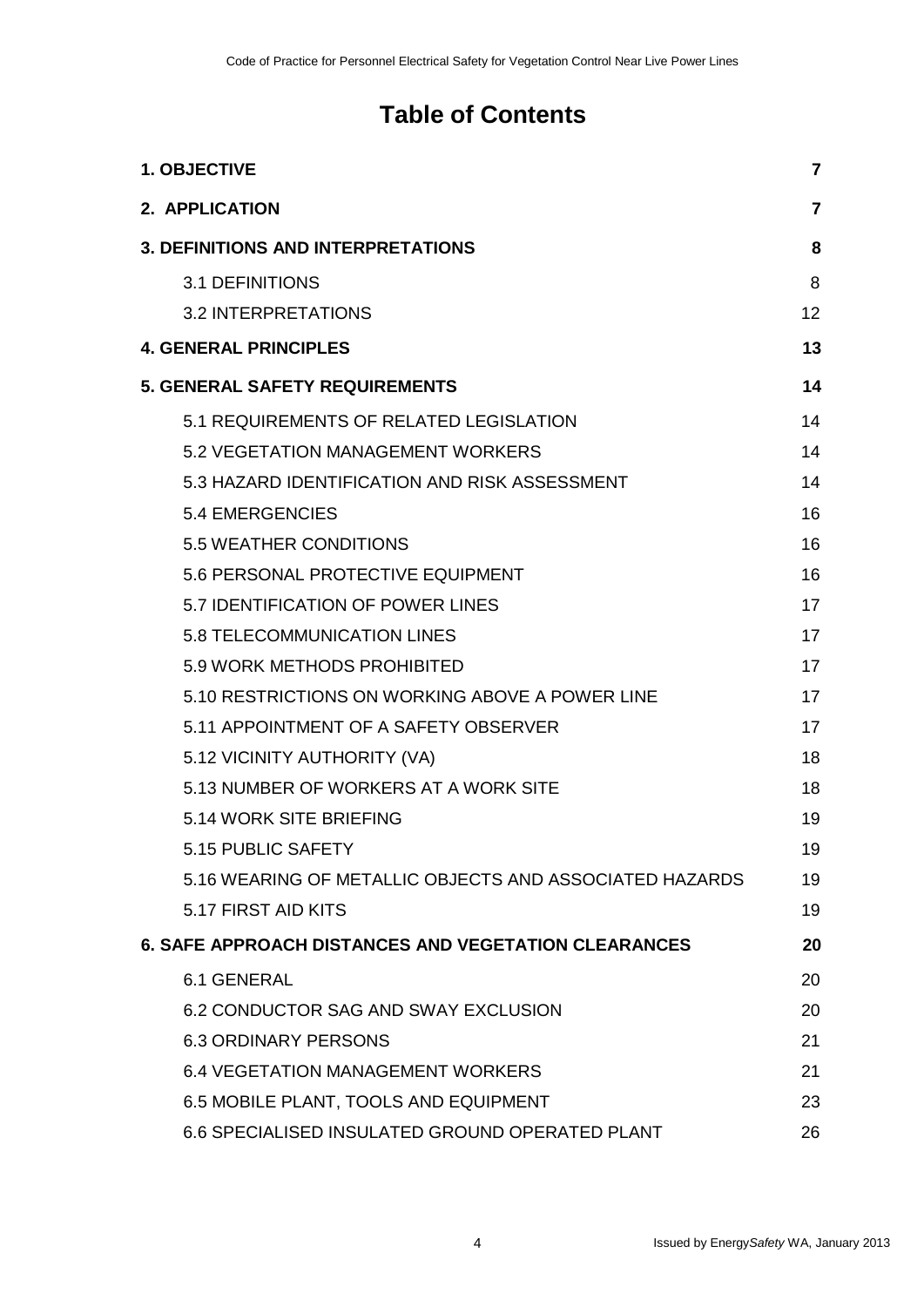| 7. WORK PROCEDURES                                                              | 27 |
|---------------------------------------------------------------------------------|----|
| 8. TRAINING, COMPETENCY AND AUTHORISATION                                       | 28 |
| 8.1 GENERAL                                                                     | 28 |
| 8.2 TRAINING                                                                    | 28 |
| <b>8.3 TRAINING COURSES</b>                                                     | 28 |
| <b>8.4 TRAINING AND WORK RECORDS</b>                                            | 30 |
| <b>8.5 AUTHORISATION</b>                                                        | 31 |
| <b>8.6 COMPLIANCE AUDITING</b>                                                  | 31 |
| <b>8.7 REFRESHER TRAINING</b>                                                   | 31 |
| <b>9. TOOLS AND EQUIPMENT</b>                                                   | 32 |
| 9.1 GENERAL                                                                     | 32 |
| 9.2 INSULATED TOOLS AND EQUIPMENT                                               | 32 |
| 9.3 INSULATING BARRIERS                                                         | 33 |
| 9.4 SAFETY BELTS AND HARNESSES                                                  | 33 |
| 9.5 LADDERS                                                                     | 33 |
| 9.6 ROPES                                                                       | 33 |
| 9.7 CARABINEERS                                                                 | 34 |
| 9.8 TESTING                                                                     | 34 |
| 10. CRANES AND ELEVATED WORK PLATFORMS (EWP)                                    | 35 |
| 10.1 GENERAL                                                                    | 35 |
| <b>10.2 ELEVATING WORK PLATFORMS</b>                                            | 35 |
| 10.3 INSULATED ELEVATING WORK PLATFORMS                                         | 35 |
| 10.4 SUPPORTING VEGETATION WITHIN THE SAFE APPROACH DISTANCE 36                 |    |
| 10.5 EARTHING AND BONDING OF THE CRANE OR EWP CHASSIS                           | 36 |
| 10.6 ELECTRICAL CABLES AND CONDUCTIVE HOSES                                     | 36 |
| <b>11. PROCEDURES IN THE EVENT OF AN INCIDENT</b>                               | 37 |
| <b>11.1 EVENTS CONSTITUTING AN INCIDENT</b>                                     | 37 |
| 11.2 PROCEDURES FOR RESPONDING TO INCIDENTS                                     | 37 |
| <b>APPENDIX A - VEGETATION REGULATIONS</b>                                      | 38 |
| <b>APPENDIX B - EFFECTS OF VEGETATION CONTACT WITH HV</b>                       | 39 |
| <b>APPENDIX C - TRAINING TRANSITION PROCESS</b>                                 | 40 |
| <b>APPLICATION OF CODE REQUIREMENTS</b>                                         | 40 |
| <b>EXISTING VEGETATION CONTROL WORKERS WHEN THIS CODE IS</b><br><b>GAZETTED</b> | 40 |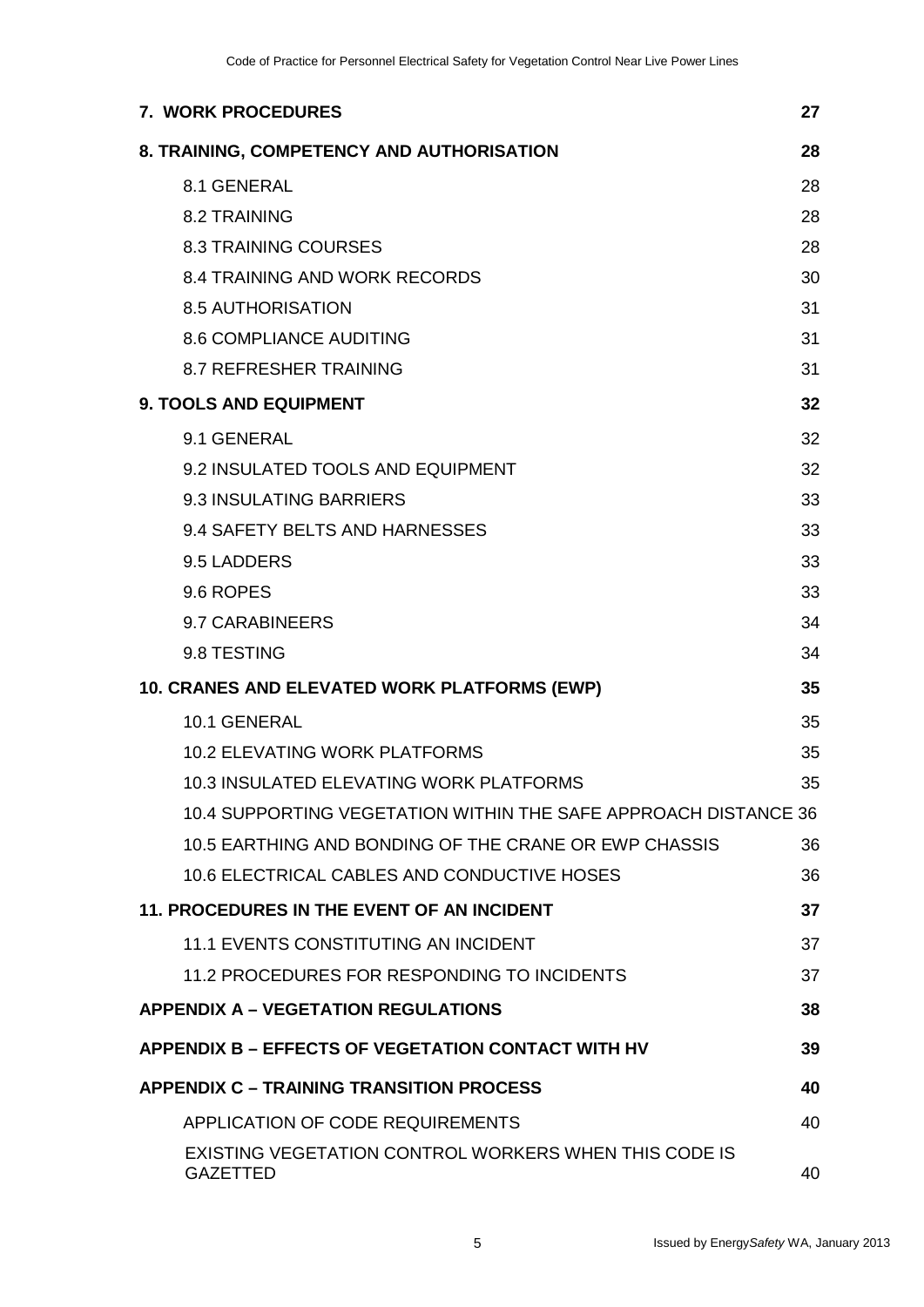| APPENDIX D-REFERENCES | 41 |
|-----------------------|----|
| AUSTRALIAN STANDARDS  | 41 |
| ENA CODES/GUIDELINES  | 41 |
| OTHER REFERENCES      | 41 |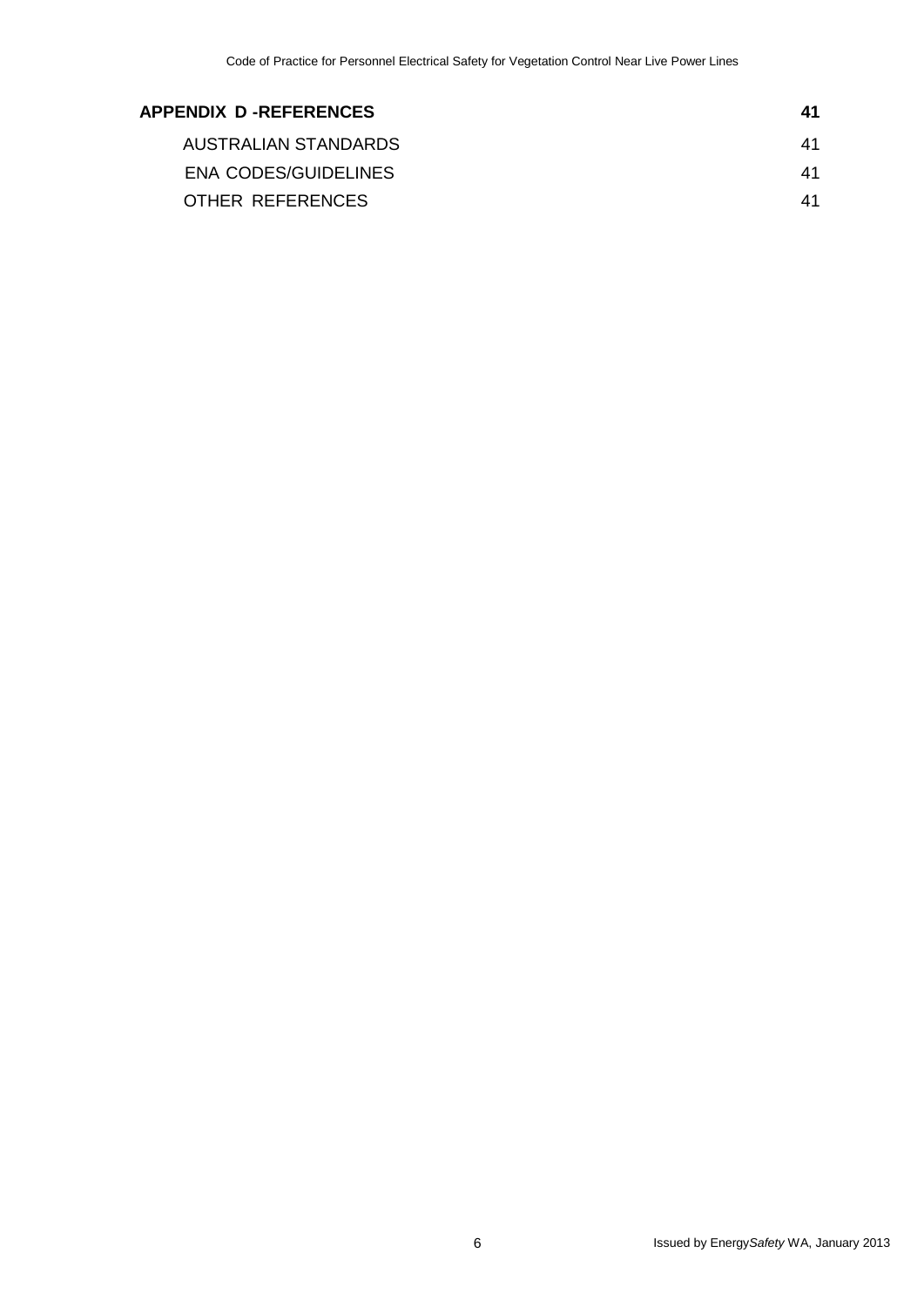### **1. Objective**

The objective of this Code is to establish the principles applicable to safe vegetation management work near live overhead lines for various classes of persons.

It specifies the minimum standards required for mobile plant, tools and equipment used in vegetation management work near live overhead power lines and provides the basic technical material necessary for service providers to develop work procedures, related training and awareness programs.

The Code provides electrical safety information to be used, in addition to other occupational safety and health requirements, to enable workers to:

- assess whether it is safe to carry out pruning, cutting, maintaining or trimming vegetation near power lines;
- prune, cut, maintain or trim vegetation in a manner that is safe for themselves, other workers and the general public; and
- comply with Regulation 316A.

### **2. Application**

This Code applies to vegetation control work performed within the 'danger zone' surrounding any overhead power line, as defined in Regulation 316A (reproduced in Appendix A).

Persons carrying out or assisting to carrying out that work for reward are required:

- (a) to be trained to the requirements in this Code for vegetation control work by a registered training organisation; and
- (b) to carry out that work in accordance with the electrical safety requirements of this Code.

This Code excludes vegetation management using high voltage live work techniques.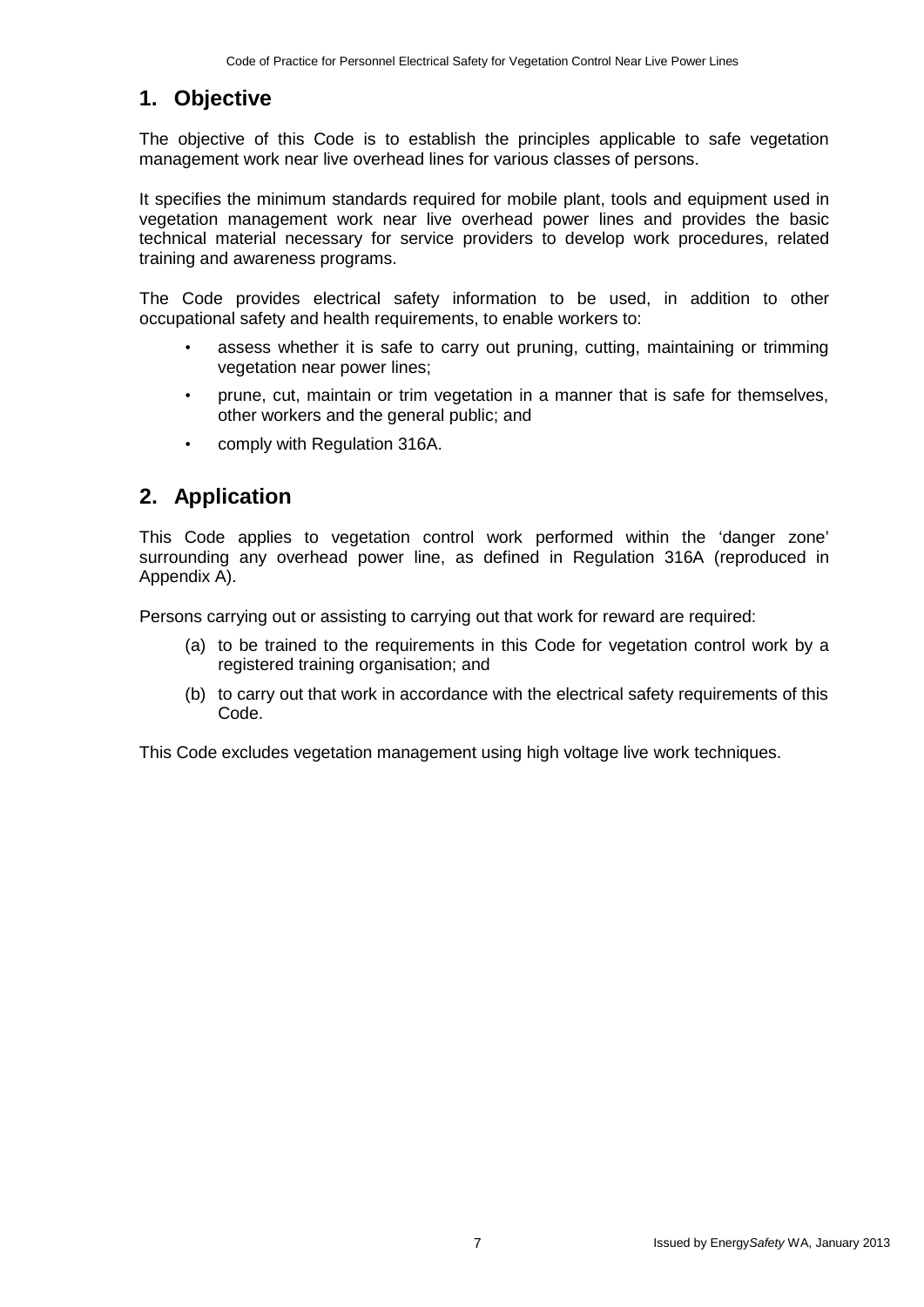### **3. Definitions and Interpretations**

### **3.1 DEFINITIONS**

Within this Code, unless the context implies otherwise:

**'Access Authority'** means written authorisation allowing access to, work on or *near*, or testing of a Network Operator's or consumer's *electrical apparatus*.

**'Aerial bundled cable'** or **'ABC'** means conductors that are insulated and twisted together to form a single unit.

**'Approved'** means having the appropriate organisation endorsement in writing for a specific function.

**'Assistant'** means a person carrying out duties at the work site that are not directly related to high voltage vegetation work.

Note: An assistant would perform such duties as traffic control, clearing vegetation that is lying on the ground or feeding vegetation into a chipper.

**'Anchor point'** means any fork formed by a junction of two branches or a branch and the trunk which can be used safely by a climber to secure their climbing rope.

**'Authorised Person***'* means a person with technical knowledge or sufficient experience who has been approved, or has the delegated authority to perform the duty concerned.

**'Bare'** means, in relation to a conductor, not insulated.

**'Cable'** means an *insulated conductor* or two or more such *conductors* laid together, whether with or without fillings, reinforcements or protective coverings.

**'Climber'** means a vegetation management worker cutting vegetation while supported by that vegetation.

**'Climbing rope'** means a rope used solely for attaching a climber to a tree.

**'Code'** means this Code of Practice.

**'Conductor'** means a metal wire, or cable designed for carrying electric current.

**'Contract Principal'** means the party who engages the vegetation contractor.

**'Contractor'** see **'Service Provider'.**

**'Covered conductor'** means a conductor covered by a type of insulation to prevent electric shock.

**'Competent'** means having the skills, knowledge and attributes a person needs to complete a task.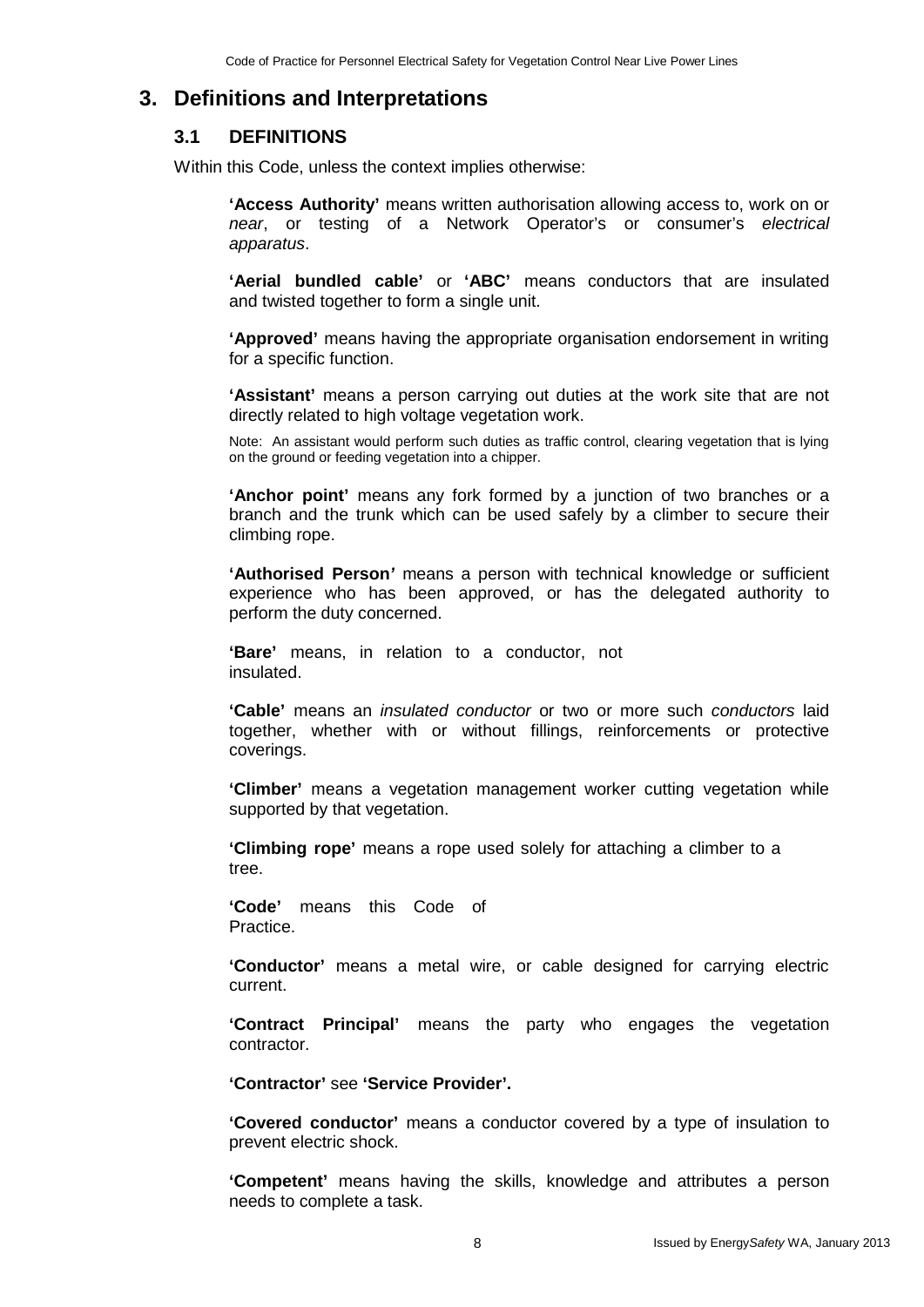**'Danger zone'** means the minimum clearance as defined in the Electricity Regulations 1947 Regulation 316A (see Appendix A).

**'De-energised'** means not connected to any source of electrical supply but not necessarily isolated.

**'Direct supervision'** means a vegetation management worker in constant attendance at the work position to exercise visual and audible control of a supervised person's actions while carrying out the task at hand.

**'Earthed'** means directly electrically connected to the general mass of earth, so as to ensure and maintain the effective dissipation of electrical energy.

**'Electrical apparatus'** means any electrical equipment, including overhead lines and underground cables, the conductors of which are *live* or can be made *live*.

**'Elevating work platform' or 'EWP'** means a vehicle on which a boom mechanism, either articulating or telescoping, is installed. The mechanism is designed and used for the positioning of personnel and their equipment at work sites.

'**ENA'** means Energy Networks Association.

**'Energised'** means connected to a source of electrical supply. (also see 'Live')

**'Exposed conductor'** means an electrical conductor, approach to which is not prevented by a barrier of rigid material or by insulation which is adequate under a relevant Australian Standard specification for the voltage concerned.

**'Ground Approach Distance'** means the distance to be maintained by all ground personnel from the mobile plant (vehicle, stabilizers, outriggers and attachments) when deployed within the danger zone of electrical apparatus.

**'Ground Worker'** means a worker considered as an ordinary person, working in a vegetation management team.

**'High voltage'** or **'HV'** means a nominal voltage exceeding 1,000V ac or 1,500V dc.

**'HV Worker'** means a person trained and assessed as being a competent high Voltage Vegetation Management Worker.

**'Instructed person'** means a person adequately advised or supervised by an authorised person to enable them to avoid the dangers which electricity may create.

**'Insulated'** means separated from adjoining conducting material by a nonconducting substance which provides adequate resistance to the passage of current, or to disruptive discharges through or over the surface of the substance at the operating voltage, and to mitigate the danger of shock or injurious leakage of current.

**'Insulated conductor'** means a conductor covered by insulation to prevent electric shock.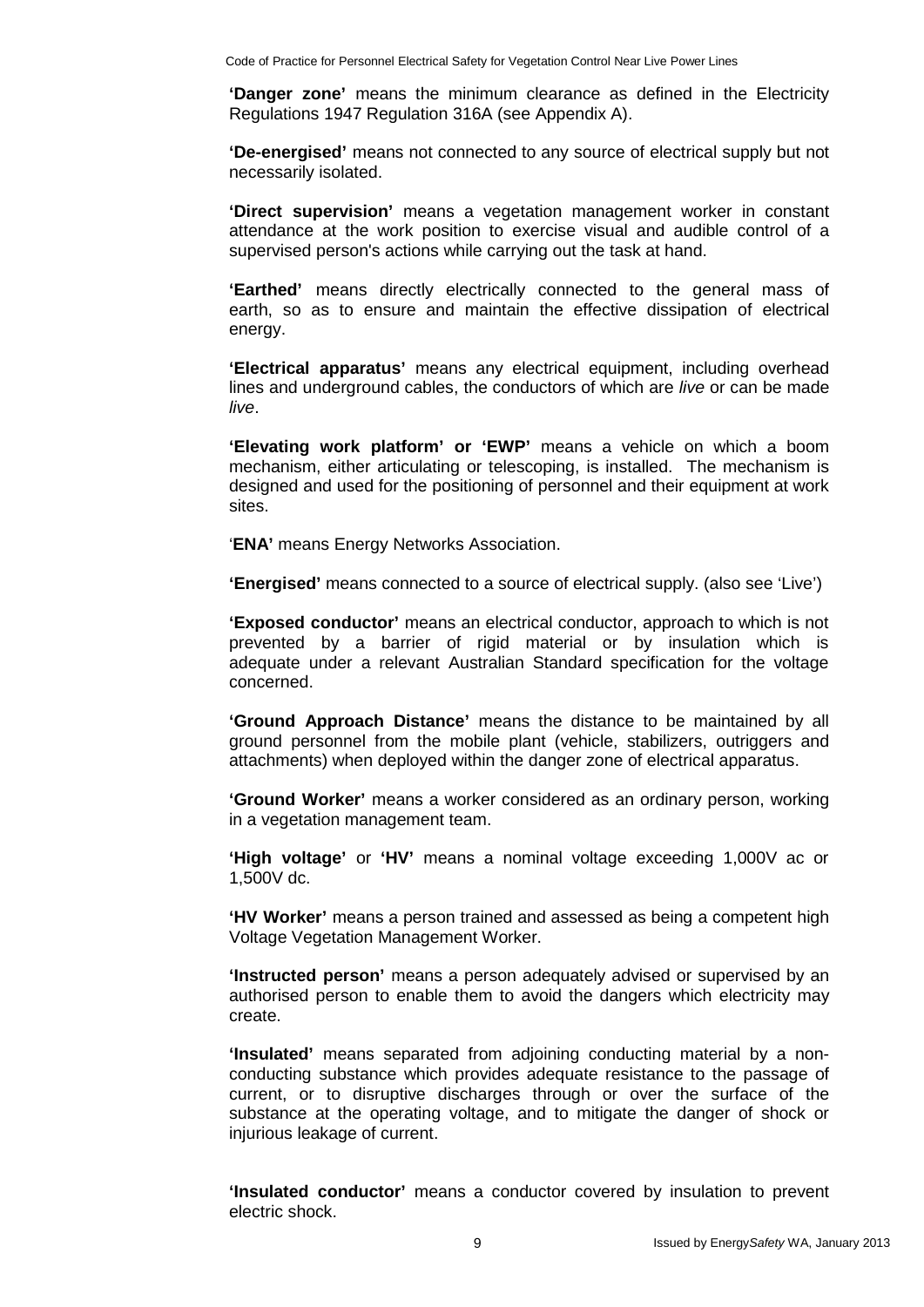**'Insulated Plant,** means plant, specifically designed, approved, tested and maintained for use on or near live electrical apparatus. They must be used only on or near electrical apparatus, energised at a voltage equal to or less than the voltage rating marked on the plant.

**'Insulated Tools and Equipment'** means tools, equipment or any attachable extension specifically designed, approved, tested and maintained for use on or near live electrical apparatus. They must be used only on or near electrical apparatus, energised at a voltage equal to or less than the voltage rating marked on the tool, equipment or extension.

**'Insulated Elevating Work Platform' or 'Insulated EWP'** means an elevating work platform that complies with the design and electrical testing requirements of AS 1418.10 'SAA Crane Code Part 10 'Elevating Work Platforms' as modified by this Code.

**'Insulated service cable'** means an insulated overhead cable from the Network Operator's electricity supply to a customer.

**'Insulating Barrier' (also called Cover-up equipment)** means a barrier of insulating material specifically designed, approved and tested for use as a line cover, or as a cover for similar equipment. Insulating barriers may be rigid or flexible and are intended to prevent vegetation management workers, tools, equipment, plant and vegetation from making inadvertent contact with live overhead lines.

**'Isolated'** means disconnected from all possible connection sources of electricity supply by means which will prevent unintentional energisation of the apparatus and which is assessed as a suitable step in the process of making safe for access purposes.

**'Issuer'** means the person authorised in writing by the person or organisation in control of a power line to issue a Vicinity Authority for that power line.

**'Live'** means energised or subject to hazardous induced or capacitive voltages.

**'Low voltage'** or **'LV'** means nominal voltage exceeding 50V ac or 120V dc but not exceeding 1000V ac or 1500V dc.

**'LV Worker'** means a person trained and assessed as being a competent Low Voltage Vegetation Management Worker.

**'May'** or **'should'** within this Code, denotes an optional requirement.

**'Must'** within this Code, denotes a mandatory requirement.

**'Mobile Plant'** means cranes, elevating work platforms, tip trucks or similar plant, any equipment fitted with a jib or boom and any device capable of raising or lowering a load.

**'Near'** means a situation where there is a reasonable possibility of a person, mobile plant or equipment (other than approved insulated tools and equipment) either directly or through any conducting medium, coming within the relevant safe approach distances of energised electrical apparatus.

**'Network Operator'** means the owner, controller or operator of an electricity network.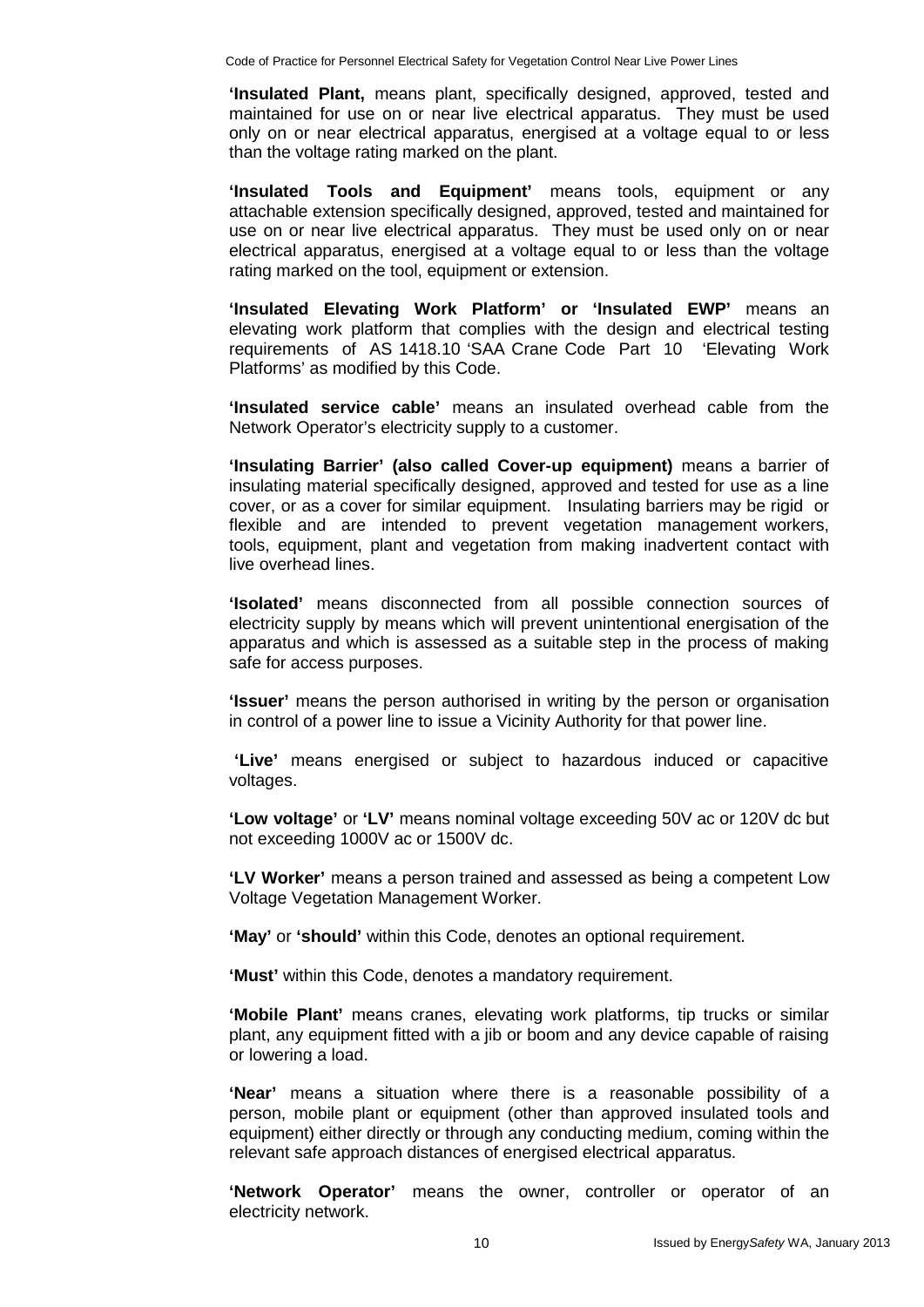**'Operator'** means the person, appointed by the owner of the power line, to control the power line near which the work is carried out or intended to be carried out.

**'Ordinary Person'** means a person without sufficient instruction, training or experience to enable them to avoid the dangers which electrical apparatus may create.

**'Physical Clearance'** means that no contact is made with the electricity network.

**'Power line'** or **'line'** means any aerial conductor or conductors with associated supports, insulators and other apparatus erected, or in the course of erection, to convey electrical energy.

**'Procedure'** means the documentation of a systematic series of actions (or activities) directed to achieve a desired result.

**'Recipient in charge'** means a vegetation management worker who has been authorised in writing by the Network Operator to receive and be in charge of a Vicinity Authority and a work site.

**'Running Earth'** means a conductor at earth, or close to earth, potential running with and operating as, an integral part of the HV system.

**'Safe'** means not posing an unacceptable risk to life, health or property.

**'Safe Approach Distance'** means the minimum separation in air from electrical apparatus that must be maintained by a person, or any object held by or in contact with that person while performing vegetation management work.

**'Safety Observer'** means a person competent for the task at hand and specifically assigned the sole duty of observing and warning of un-Safe approach to electrical apparatus or other hazards.

Any person, while carrying out the role of a safety observer, must have no other duties while work is in progress.

**'Screened cable'** means insulation covering conductor cores is covered by a conducting or semi-conducting material, which is connected to a neutral, or earth.

**'Service Provider' (contractor or Local Council)** means a person or organisation undertaking vegetation management work near an electricity network.

**'Tested'** means tested in accordance with the relevant standards.

**'Training Provider' (Registered Training Organisation)** means an education or training organisation, which is registered under the appropriate state or federal legislation.

**'Vegetation'** means any living or non-living plant or part thereof.

**'Vegetation Clearance'** means the minimum separation in air that must be maintained between vegetation and live electrical apparatus when performing vegetation management work.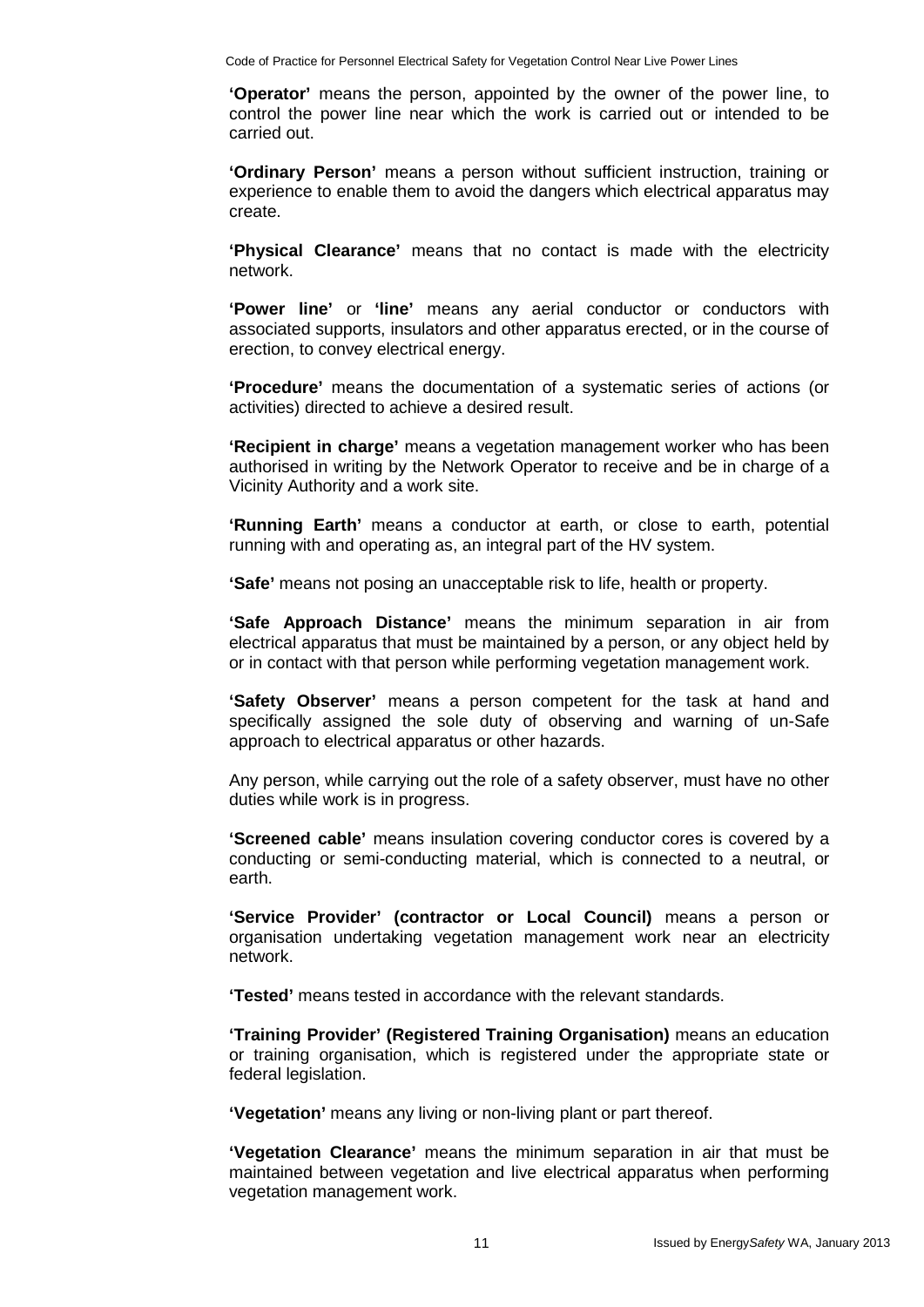**'Vegetation Management Work'** means the pruning, cutting, trimming or felling of, or application of herbicides to, vegetation and the assisting to prune, cut, trim or fell, or apply herbicides to, vegetation, where any part of the vegetation is or may come within, or the work requires any person, tool, equipment or vehicle to come within, the safe approach distance for ordinary persons for live overhead lines.

**'Vegetation Management Worker'** means an employee whose qualifications, experience, training and assessment ensure competency in the performance of vegetation management work near live overhead lines.

**'Vicinity Authority'** means a written authorisation from the Network Operator or power line owner to work in the vicinity of high voltage electrical apparatus.

**'Voltage'** means a difference of electrical potential normally existing between conductors or between earth and conductors.

### **3.2 INTERPRETATIONS**

Where the following phrases are used in this Code:

- 'above the power line'
- 'above a power line'
- 'above a low voltage power line':

'Above' means all the area as defined in, **Section 6, Figure 1** as the "vegetation clearing exclusion zone"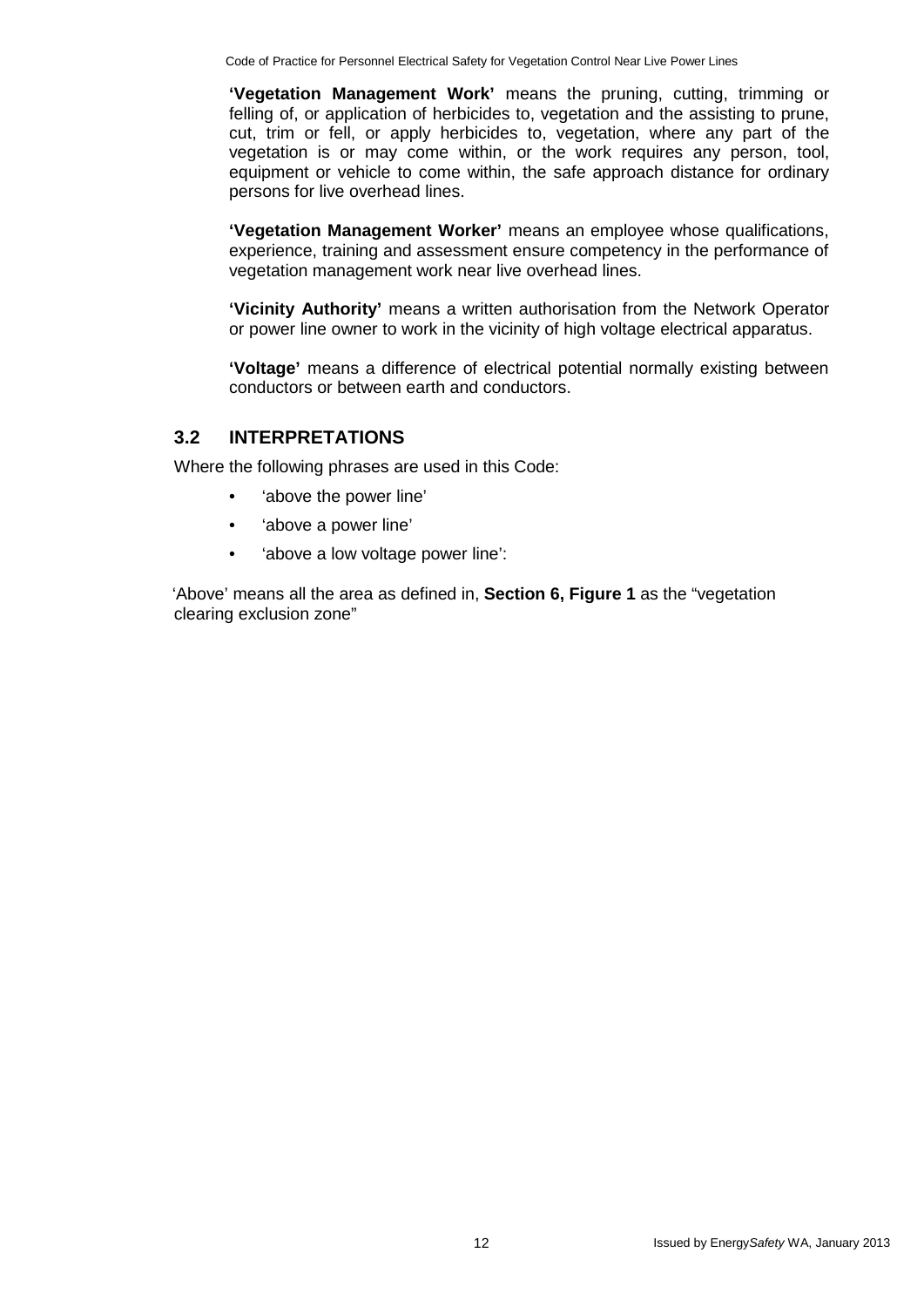### **4. General Principles**

This Code assumes that:

- (a) The service provider maintains an effective risk management process, as part of a safety management system.
- (b) Appropriate workplace hazard and risk assessments are carried out as required, prior to the commencement of the work.
- (c) The safe approach distances used are appropriate for the class of person, training and work to be performed.
- (d) The safe approach distances in this Code are based on an "exclusion zone" principle. This principle defines an area near the live electrical apparatus into which no part of the person, mobile plant, tools and equipment can encroach.
- (e) Guidelines applicable to particular work processes are to be used.
- (f) All the requirements of this Code are met.
- (g) An effective process is in place to audit administrative compliance against adopted standards.
- (h) An effective process is in place to undertake regular field audits of vegetation management work near live overhead lines. Field audits must address worker competency records, safe work practices and compliance with documented techniques at intervals based on the findings of prior audits.
- (I) When pruning vegetation near live overhead lines, arboriculture techniques, wherever practicable, should be in accordance with the appropriate Australian Standard.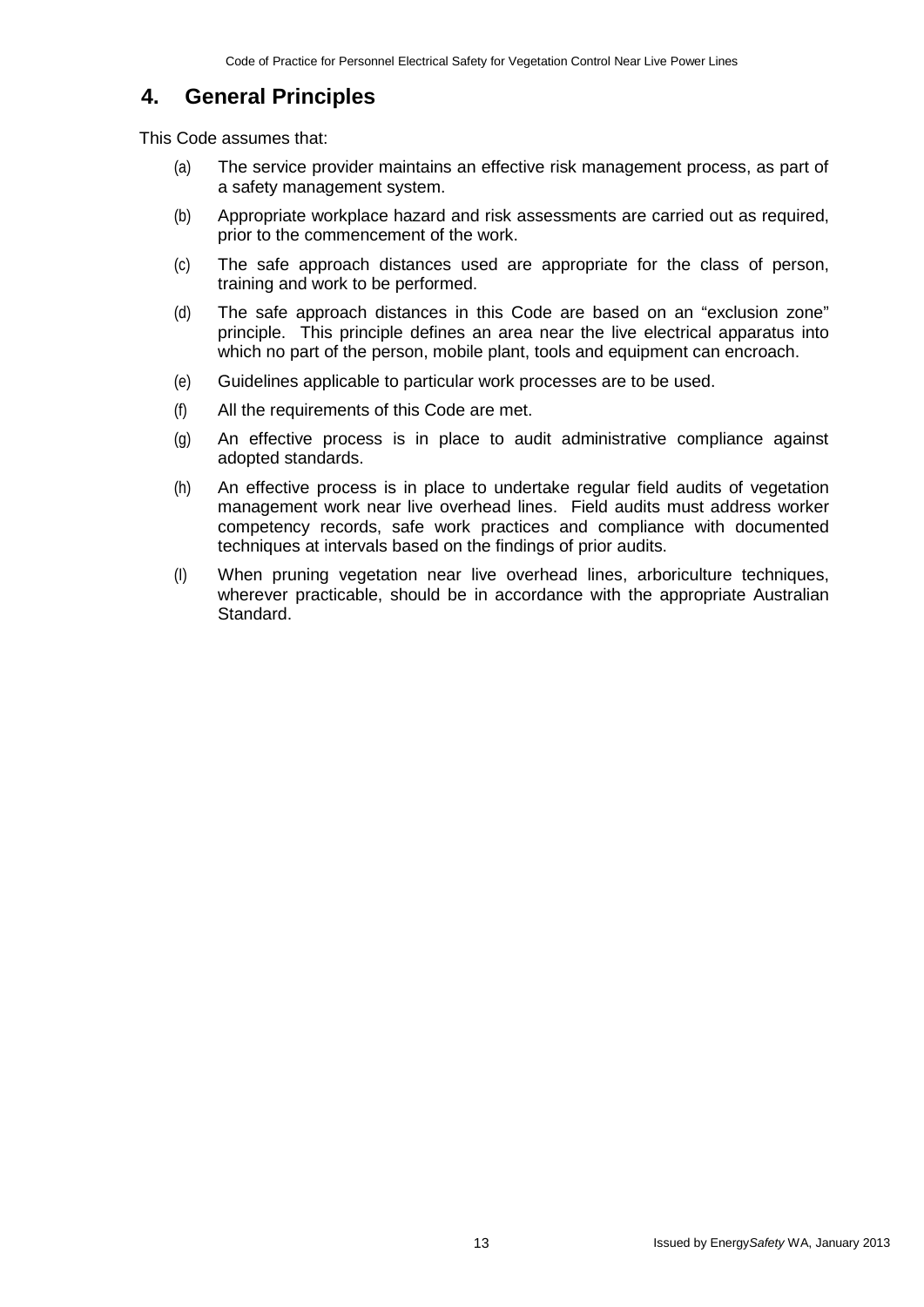### **5. General Safety Requirements**

When vegetation management work is being performed near live overhead lines, no other simultaneous activity that could compromise the safety of the work team must be carried out.

### **5.1 REQUIREMENTS OF RELATED LEGISLATION**

The Service Provider must ensure all persons, where appropriate, meet the requirements of:

- The *Occupational Safety and Health Act 1984*, the Occupational Safety and Health Regulations 1996 and the guidelines and safety documentation issued by WorkSafe Western Australia relating to safety in the workplace.
- Local authority requirements for the control of pedestrian and vehicular traffic. Further information appears in the Main Roads Western Australia Code of Practice 'Traffic Management for Road Works'.
- Providing the required fire protection when carrying out work, particularly during restricted and prohibitive burning periods.

These are the only requirements for persons who perform work outside the danger zone as part of the vegetation control work team.

### **5.2 VEGETATION MANAGEMENT WORKERS**

This code contains the vegetation management worker categories and the Australian Qualifications Framework training units relating to the work undertaken in each of those categories. (Refer to **Section 8**)

All persons who are required to undertake vegetation management work near live overhead power lines must be trained and assessed as competent for work undertaken in the selected category prior to commencing the work.

Only those Vegetation Management Workers who have successfully completed Energy*Safety*'s online course of instruction in the requirements that apply to the work covered by this Code can carry out work on vegetation management within the danger zone.

Trainees may assist a suitably authorised vegetation management worker but only under the direct supervision of that vegetation management worker.

**Note:** 'Direct supervision' means that the vegetation management worker is in constant attendance and is able to exercise visual and audible control of the trainee's work.

### **5.3 HAZARD IDENTIFICATION AND RISK ASSESSMENT**

Prior to commencing vegetation management work near live overhead power lines, a documented hazard identification and risk management process must be in place to address hazards associated with work practices, the work environment, the use of materials, plant, tools and equipment.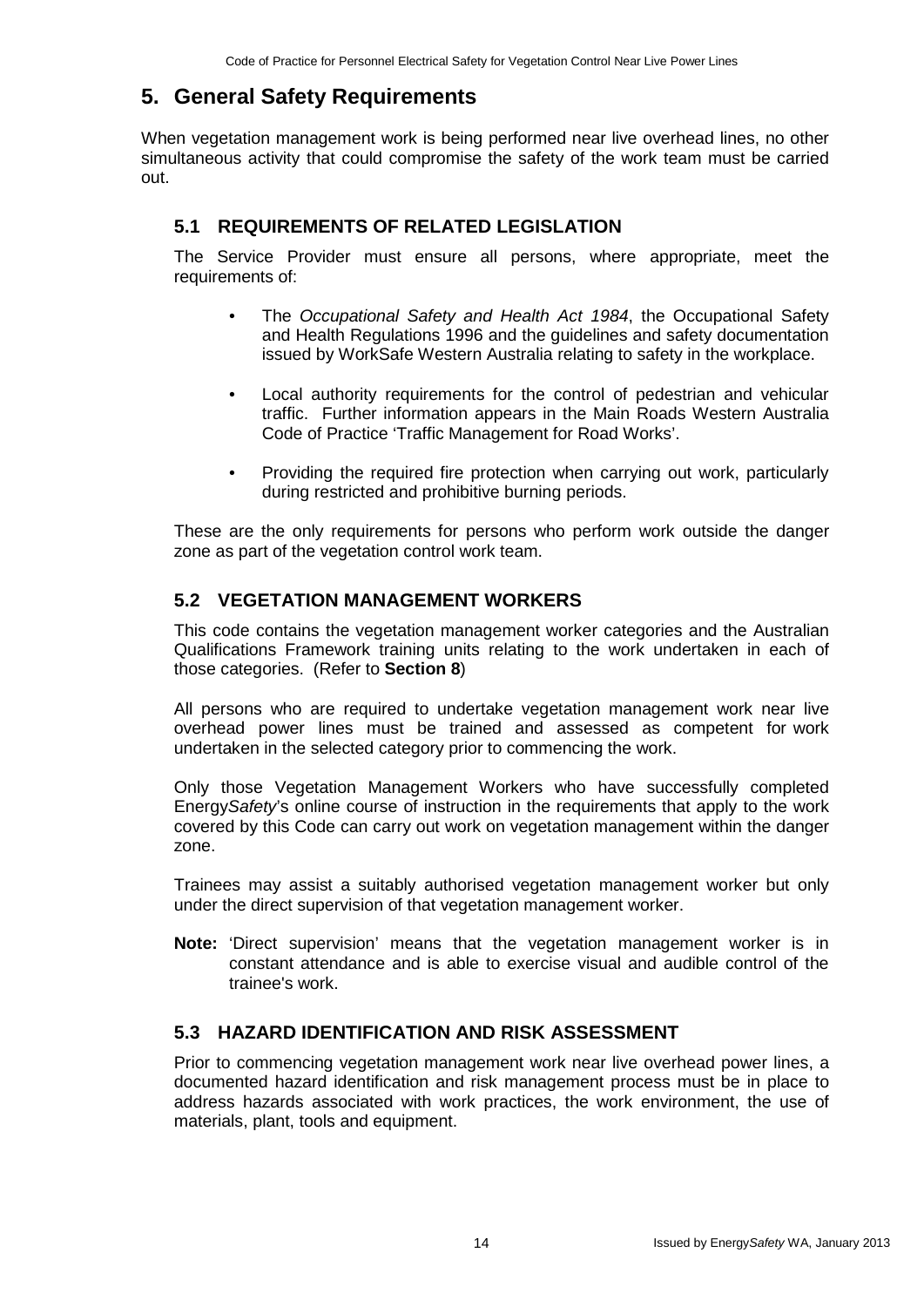#### Such a process must:

- (a) identify the hazard;
- (b) assess the risk;
- (c) determine the minimum number of workers required at the worksite;
- (d) determine control measures; and
- (e) monitor and review the effectiveness of the control measures.

#### **5.3.1 Hazards**

Hazards that may be encountered include but are not limited to:

- Unexpected movement of the worker, mobile plant or the vegetation relative to the electrical apparatus.
- (b) Unexpected lateral movement (sway) of the conductors or tree branch due to wind, particularly in gusty conditions.
- (c) Unexpected drop in height (sag) of the conductors due to temperature rise associated with changes in electrical load, solar radiation or reduced cooling under light or still wind.
- (d) The integrity of the adjacent structures, conductor spans and of any insulation on live conductors.
- (e) Site conditions (stability of equipment and footing), vehicular traffic, pedestrians, or livestock management (interference with the work).
- (f) Direct or indirect contact with live overhead lines via vegetation or uninsulated tools and equipment.
- (g) Hazardous voltages that may be present in all parts including the base of vegetation where it is in contact with live overhead lines, particularly during wet and/or windy conditions or with high voltage power lines.

#### **5.3.2 Controlling Hazardous Situations**

Measures must be taken by authorised and instructed persons to control the risks from hazardous situations in accordance with approved Service Provider procedures.

This may be achieved by, but not limited to, one or more of the following methods:

- (a) Making arrangements with the Network Operator to take the electrical apparatus out of service.
- (b) Making arrangements with the Network Operator to cut vegetation clear sufficiently to allow the Service Provider to safely complete the clearing profile.
- (c) The use of fully insulated mobile plant, tools and equipment.
- (d) Making arrangements with the Network Operator to install appropriate temporary insulating barriers/covers.
- (e) Provision of a suitably trained and equipped safety observer.
- (f) Increasing the minimum distances required to carry out the vegetation management work safely, including allowance for unexpected conductor movement.
- (g) The use of suitable personal protective equipment.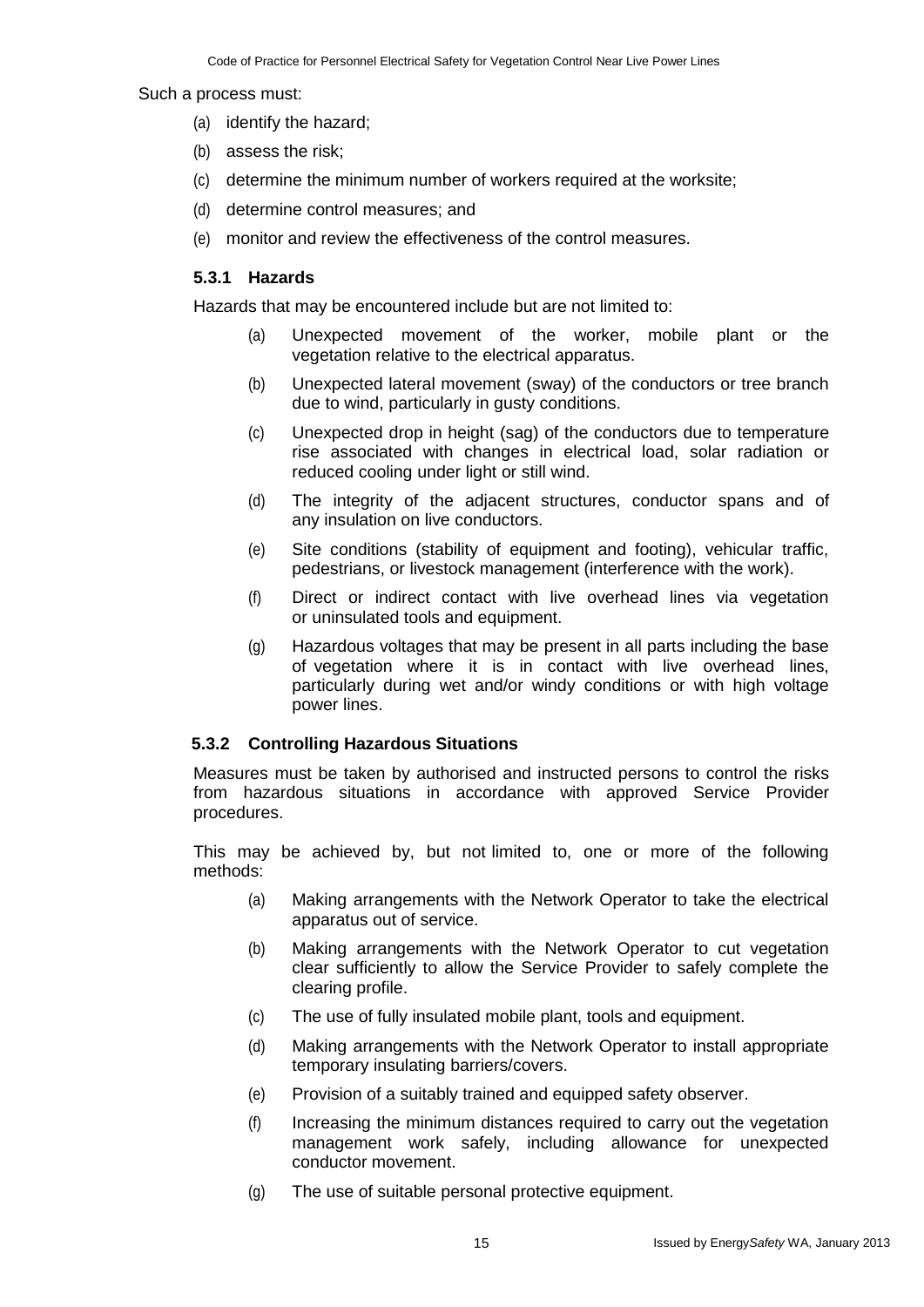#### **5.4 EMERGENCIES**

Where an emergency develops, for example:

- (a) vegetation making contact with a high voltage power line;
- (b) conductors clashing and arcing; and
- (c) conductors falling to the ground,

work must be suspended and the Network Operator notified immediately. All workers must move out of the work area and the public must be kept a safe distance away.

Work must not recommence until permitted by the Network Operator.

### **5.5 WEATHER CONDITIONS**

Vegetation management work near live overhead lines must not proceed in the event of the following weather conditions:

- (a) An electrical storm is observed from the worksite.
- (b) Any significant rain (beyond intermittent spotting), mist, or fog, unless using methods and equipment specifically designed and tested as being able to operate while wet.
- (c) Wind velocities that may cause conductor, EWP or vegetation unexpected movement sufficient to breach safe approach distances.
- (d) Excessive wind such that work cannot be carried out safely (work must not be carried out where constant winds exceed 40 km/hr).
- (e) Lighting is not adequate.

#### **5.6 PERSONAL PROTECTIVE EQUIPMENT**

When undertaking vegetation management work near live overhead power lines, the following minimum personal protective equipment must be approved, comply with the relevant Australian Standards and be worn.

- (a) Clothing:
	- (i). Clothing to be appropriate for the task to be undertaken and should comply to the WorkSafe Code of Practice for Personal Protective Clothing and Equipment.
	- (ii). When working in the vicinity of live overhead power lines, a minimum 185gsm 100% cotton drill, or equivalent fire retardant material, overalls or long sleeve shirt and trousers that cover the arms and legs with no metal fasteners. Consideration should be given to wearing non-melting Consideration should be given to wearing non-melting underclothing of flame resistant material, such as cotton, to reduce the severity of injuries in the event of exposure to flashover.
- (b) Safety helmets must comply with the applicable provisions of AS 1801 1997 "Occupational Protective Helmets".
- (c) Protective footwear with non-slip soles.
- (d) Eye protection must comply with AS/NZS 1337.1:2010 Personal eye protection - Eye and face protectors for occupational applications.
- (e) Hearing protection, as required by the nature of the work being performed.
- (f) Working gloves or insulating gloves as required by the nature of the task being performed.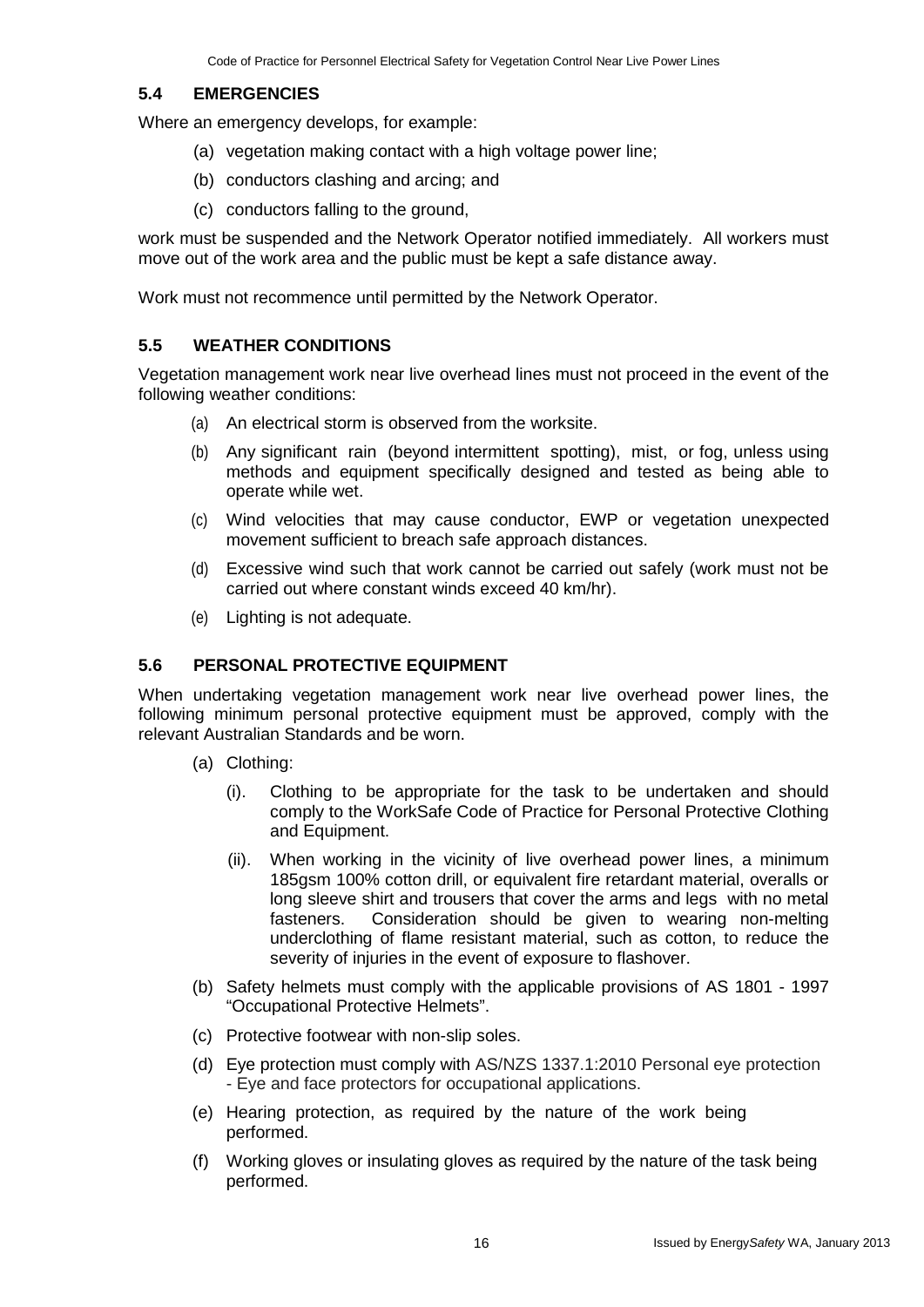### **5.7 IDENTIFICATION OF POWER LINES**

All electrical apparatus must be considered to be live unless confirmed otherwise by the Network Operator.

The voltage and type of power line must be positively identified. Where this is not possible, further information must be obtained from the Network Operator to enable a positive identification to be made.

If it cannot be determined whether:

- (a) the conductors of a low voltage power line are insulated, the conductors must be considered bare; or
- (b) a high voltage cable is insulated; the cable must be considered a bare high voltage conductor.

### **5.8 TELECOMMUNICATION LINES**

Where there are also telecommunication lines (broadband network, telephone, cable TV, pilot cables) at the work site, the requirements within this Code that relates to low voltage service lines or Aerial Bundled Conductor must apply to the telecommunication lines.

### **5.9 WORK METHODS PROHIBITED**

The following work methods are prohibited:

- (a) working while standing on a metal ladder;
- (b) working near high voltage conductors or working on vegetation that is near high voltage conductors while standing on a wooden or fibreglass ladder;
- (c) moving a high voltage conductor or low voltage conductor to enable work to be carried out;
- (d) working before dawn or after dusk, unless there has been a full risk assessment undertaken;
- (e) using an insulated EWP where proof cannot be produced that it has been electrically tested within the previous six months and has passed that test; and
- (f) using a high voltage insulated tool or live line stick where proof cannot be produced that the tool or stick has been electrically tested within the previous six months and has passed that test.

### **5.10 RESTRICTIONS ON WORKING ABOVE A POWER LINE**

Work can only be carried out on vegetation that is above a high voltage power line, where feathering techniques are used to ensure falling vegetation is of a size that cannot bridge the conductors. Work can only be carried out using insulated mobile plant, insulated tools and equipment as detailed in **Section 6.5.4.**

It is recommended, however, that a risk assessment be carried out to determine whether this work should be reallocated to the Network Operator who will provide workers qualified beyond the requirements of **Section 8** of this Code.

### **5.11 APPOINTMENT OF A SAFETY OBSERVER**

A competent safety observer(s), as per **Section 8**, must be appointed when plant is being positioned or when work has commenced where any person, mobile plant or EW P is in a position where any part could inadvertently come within the safe approach distances.

17 **Issued by Energy Safety WA, January 2013** Depending on the position and complexity of the work, more than one safety observer may be required. At least one safety observer must be positioned at ground level at all times.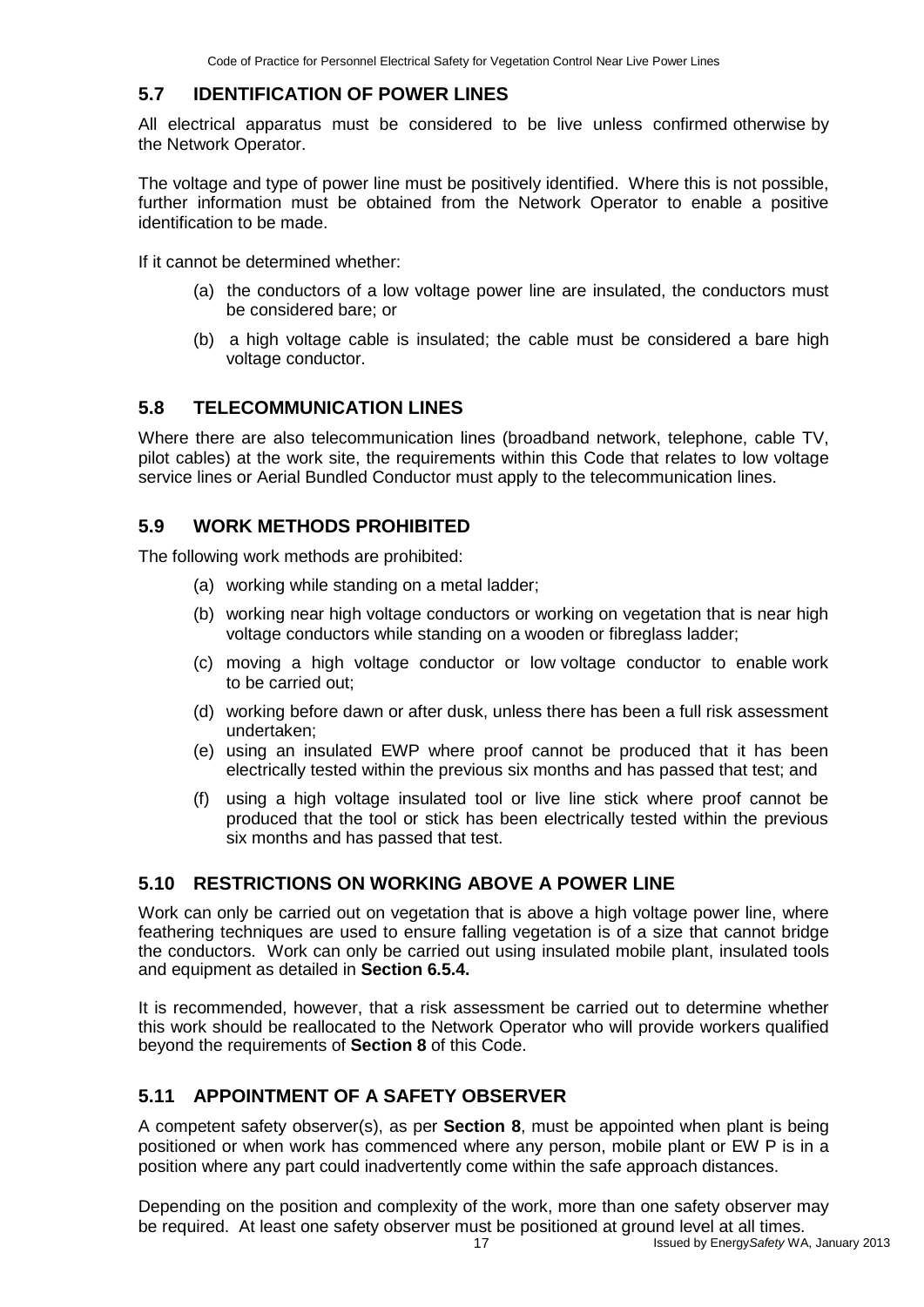The Safety Observer must:

- (a) Ensure that all persons, tools, plant and equipment remain outside the specified safe approach distance unless performing a rescue in accordance with approved procedures.
- (b) Ensure the documented hazards and control measures are being managed.
- (c) Be positioned at a suitable location to observe effectively the work being performed.
- (d) Not observe more than one vegetation management work activity at any time.
- (e) Immediately inform vegetation management workers that a dangerous condition is likely to occur.
- (f) Have the authority to suspend the work at any time should a dangerous condition occur.
- (g) Maintain effective and immediate communication with the work team at all times, taking in to account noise from operating machinery, road traffic or other sources of loud sound.
- (h) Not perform any other task while acting as a safety observer, which includes the passing of tools directly to the person performing the work.
- (i) Suspend all work in the event of having to leave the site or significantly change position until returning/reaching a new location or being replaced.

To minimise fatigue and maintain skills, the safety observer's role may be rotated between members of the work team. When this occurs it must be formally handled such that all members of the work party are aware at all times who is performing the role of the safety observer(s).

### **5.12 VICINITY AUTHORITY (VA)**

Where vegetation is, or is likely to come, within the safe approach distances as specified in **Section 6.4, Table 2** for live exposed high voltage overhead power lines of this Code, a Vicinity Authority work permit must be issued by the Network Operator. The reclosing function of high voltage circuits must be in accordance with the Network Operator's requirements and be itemised on the permit. Issuing a Vicinity Authority, makes the Network Operator aware of workers very close to a designated high voltage power line. In such cases the control circuit to reconnect the switch in the event of a fault, is disabled.

*However, an arcing incident covered by a VA, would have already discharged immense energy (as described in Appendix B), so the disabling of the switch to prevent a second arc a few seconds later may do little to improve overall safety.*

Where safe approach distances to high voltage power lines cannot be maintained, then this situation must be reported to the contract principal to refer to the Network Operator.

The Vicinity Authority must be cancelled on completion of the work.

### **5.13 NUMBER OF WORKERS AT A WORK SITE**

The minimum number of workers that must be present at a work site is:

- (a) Low Voltage two vegetation management workers, one of whom must be a Low Voltage worker.
- (b) High Voltage two vegetation management workers, one of whom must be a High Voltage worker.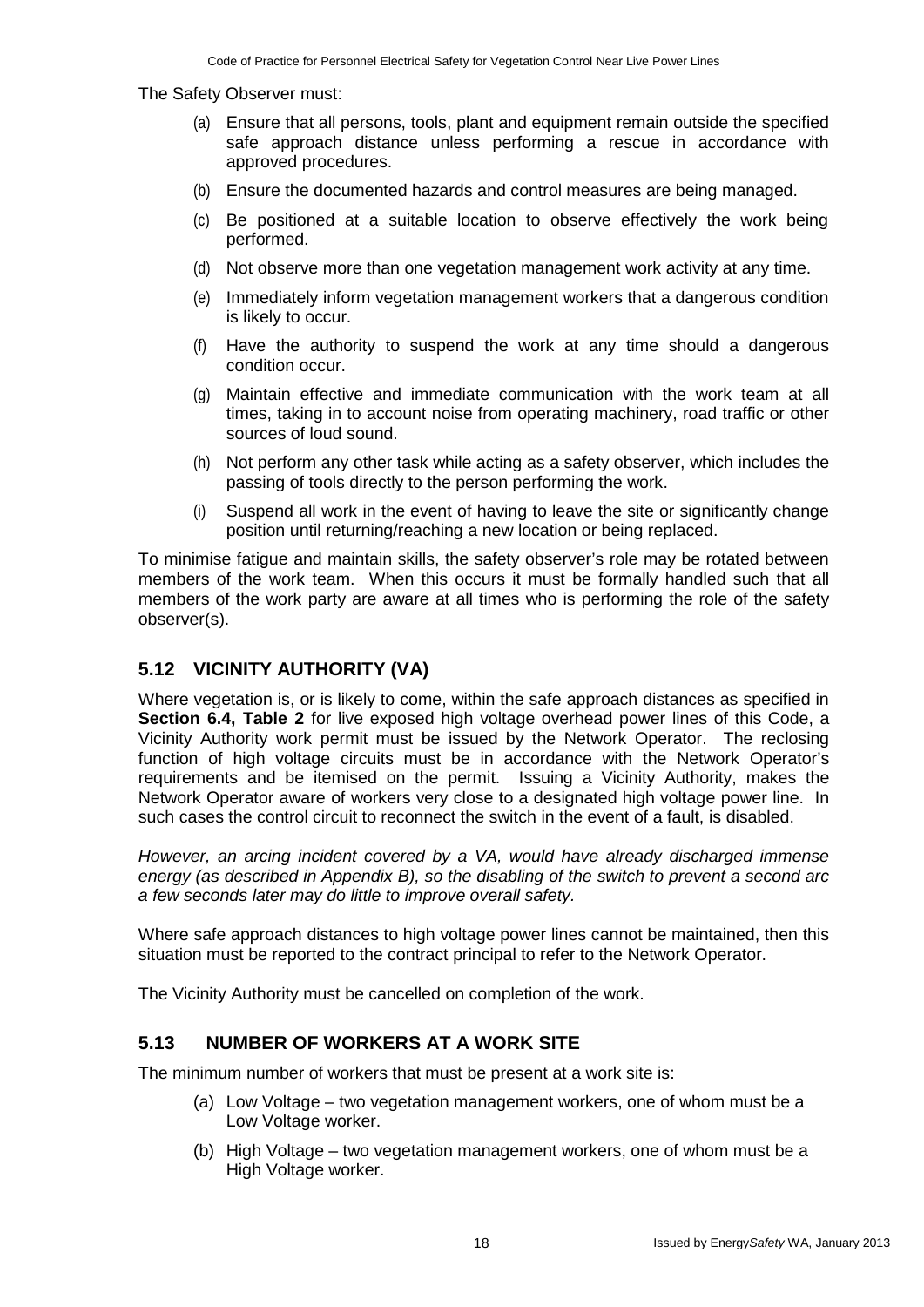A trainee and a ground worker must not be considered a worker for the purpose of this subclause.

The risk assessment should determine if additional workers are required.

### **5.14 WORK SITE BRIEFING**

Before work commences, a vegetation management worker must conduct a work site briefing session at which an explanation of the following is included:

- (a) WHY the work is to be done;
- (b) WHAT is to be accomplished;
- (c) HOW the work is to be carried out;
- (d) WHERE the work area limits are; and
- (e) WHO will carry out the designated tasks.

The briefing must address factors which affect the safety of the work such as:

- the voltage or voltages of the power lines near which the work is to be carried out;
- the limit of the work area;
- the safe approach distances for those voltages;
- the vegetation clearance distances for those voltages;
- the appointment of safety observers; and
- hazards that exist and how those hazards are to be handled to ensure the safety of workers and the public.

### **5.15 PUBLIC SAFETY**

The Service Provider must adhere to documented work procedures to ensure that all members of the public are kept clear of the work site while vegetation management work is in progress.

A work practice must be adopted that ensures ground workers and the public are kept clear of mobile plant when vegetation control work is being performed.

Ropes/tapes/barriers and signs may be used to advise persons to keep away from the crane, mobile plant or EW P.

### **5.16 WEARING OF METALLIC OBJECTS AND ASSOCIATED HAZARDS**

Metallic objects such hanging jewellery, and loose bracelets must not be worn while carrying out vegetation management work near live overhead lines**.** Similarly, long hair, long beards and loose non-conductive adornments must be securely fixed or confined close to the head or body.

#### **5.17 FIRST AID KITS**

First aid kits must be available at the worksite, be clearly identified, easily accessible and adequately stocked with appropriate supplies.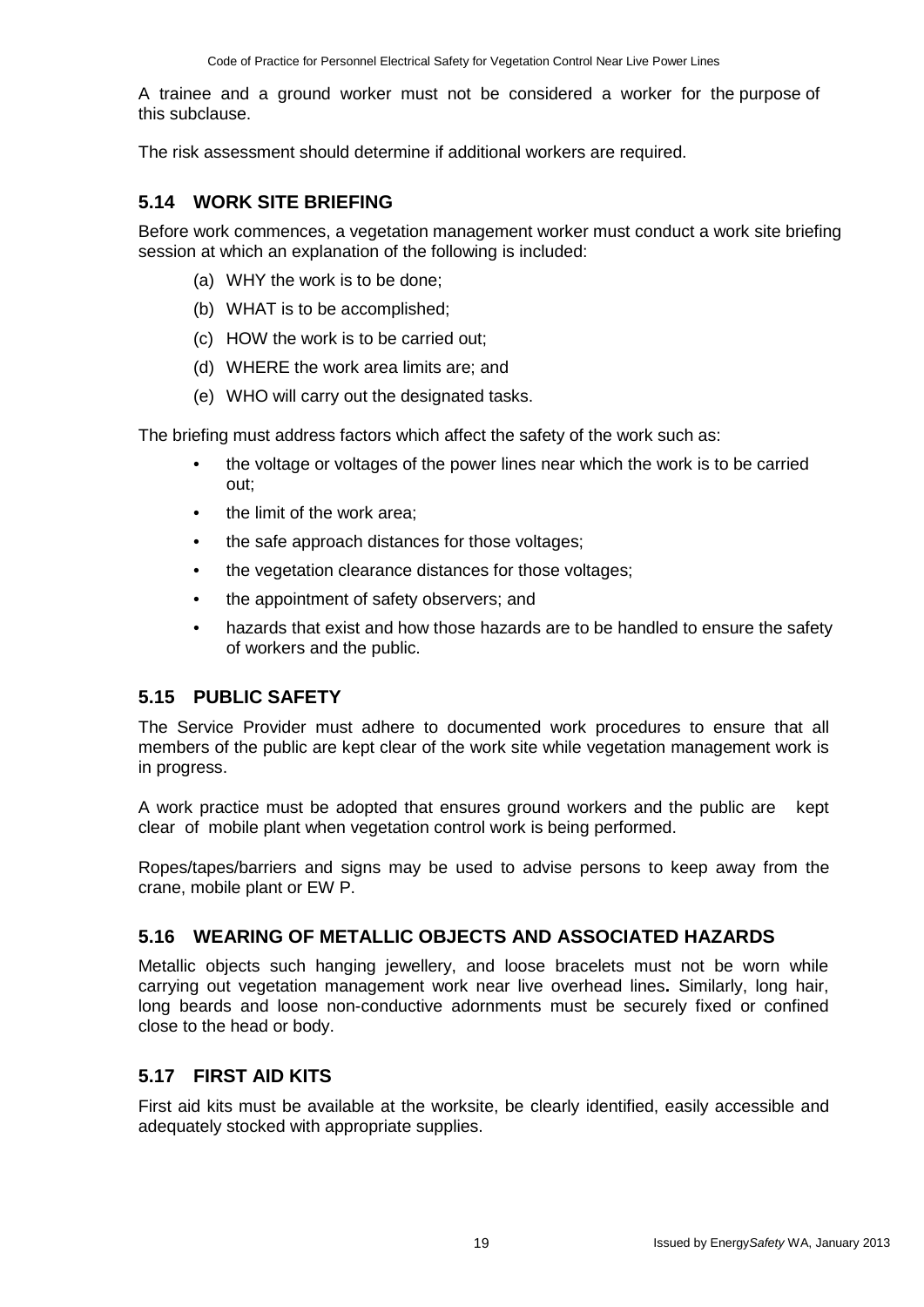### **6. Safe Approach Distances and Vegetation Clearances**

### **6.1 GENERAL**

The safe approach distances and vegetation clearance specified in this section apply to bare, covered and insulated conductors, but **exclude** high voltage Aerial Bundled Cable (ABC), Hendrix and covered HV conductor with earthed metallic or non-metallic screens. Safe approach distances for these excluded high voltage circuit conductors must be approved by the Network Operator. The running earth or return neutral conductor on high voltage single phase and three phase overhead power lines forms part of the HV system and the safe approach distances to these conductors will be 300mm. Work practices, equipment and operator competence will be the same as those required for the HV system.

The safe approach distances and vegetation clearances detailed in this Code are the minimum distances and must be applied by authorised and instructed persons performing vegetation management work.

Under all circumstances, cut, pruned or falling vegetation, tools, equipment, persons and mobile plant must remain at a distance greater than those distances listed in **Tables 1 to 5** of this section.

Vegetation must be cut, felled or pruned using controlled movements. The vegetation can either be controlled using an insulated stick utilising a gripping tool, by ropes, or cut so as to fall away from the overhead line.

Where such control of the vegetation is not possible vegetation must be cut into small pieces (feathering) to prevent damage or shorting out of the conductors as the vegetation falls.

These pruning methods form an important part of the recommended training procedure.

Un-insulated tools, equipment and extensions held by the person are considered part of the person in applying Safe Approach Distances in this Code.

To provide mechanical protection of the overhead line, the distances indicated for insulated tools in the tables, relate to the cutting edge of the tool.

When utilising insulated tools and equipment, the insulation length between the operating head attachment and the closest point of contact with the worker must be equal to or greater than the appropriate personal safe approach distances listed in **Tables 1 to 5** of this section.

Persons in training performing vegetation management work near live overhead lines must work to the safe approach distances for instructed or authorised persons. During training, instructed persons must be under direct supervision of an authorised person.

### **6.2 CONDUCTOR SAG AND SWAY EXCLUSION**

The safe approach distances and vegetation clearances detailed in this Code make **no**  provision for conductor movement due to wind or change in conductor temperature. Unexpected conductor movement may occur under moderate wind or changes in conductor heating or cooling factors. Conductor movement of several metres may result from the span lengths typical of transmission lines.

Appropriate increase in the safe approach distances for sway and sag changes must be applied in accordance with advice sought from the Network Operator.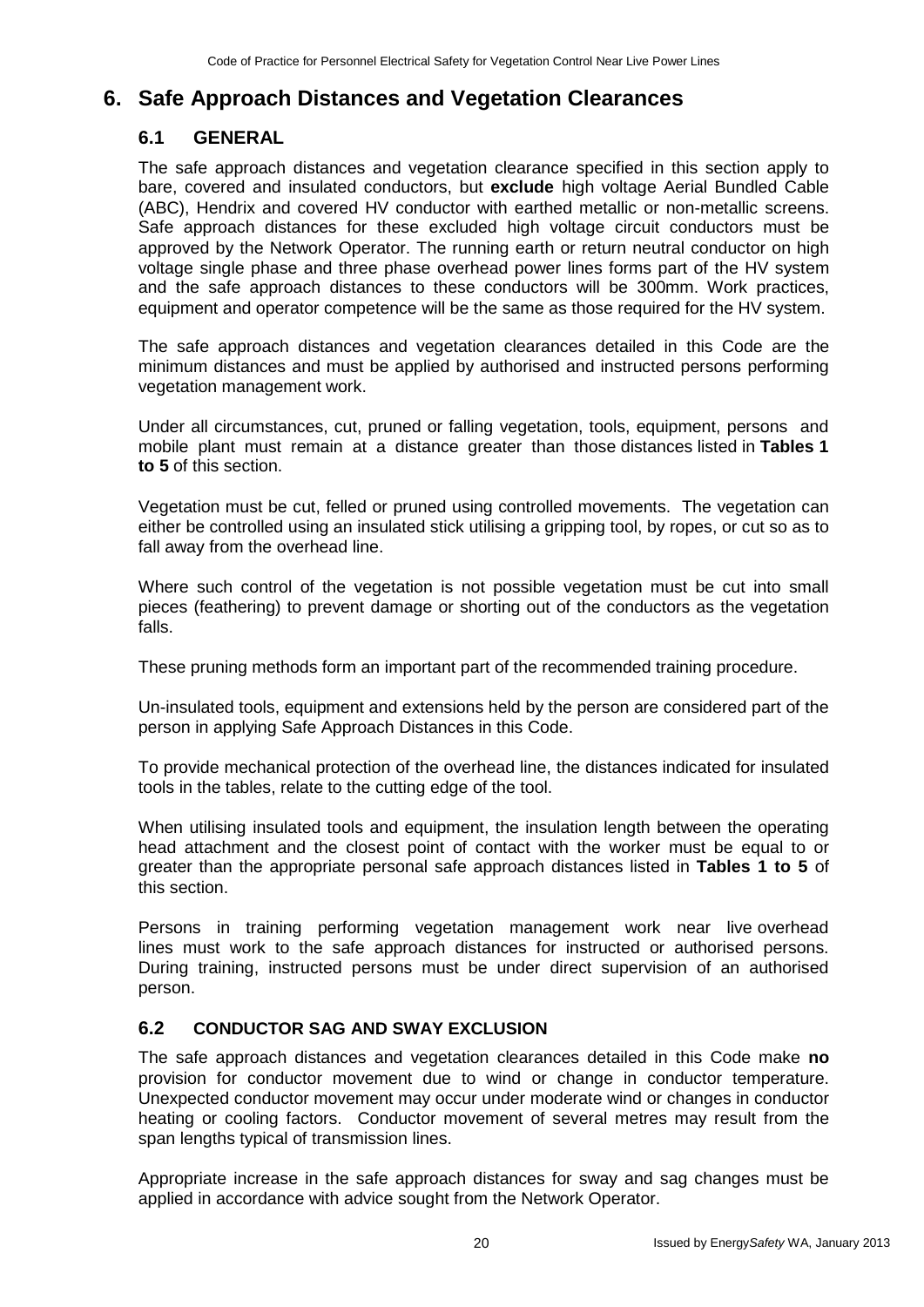### **6.3 ORDINARY PERSONS**

By definition within this Code, ordinary persons are not considered as vegetation management workers.

**Table 1** below provides a guide for Service Providers giving advice to ordinary persons carrying out tree clearing and pruning work near live overhead lines.

Ordinary persons can undertake tree clearing and pruning work which is at a distance greater and remains greater than the safe approach distances outlined in **Table 1.**

Ordinary persons are not permitted to:

- a) operate mobile plant above overhead lines; or
- b) cut vegetation that is vertically above overhead lines.

Ground Workers are considered as Ordinary Persons for the purpose of determining Safe Approach Distances to electrical apparatus.

### **Table 1**

#### **Safe Approach Distances and Vegetation Clearance for Ordinary Persons and Ground Workers**

| <b>Nominal Phase to</b><br>Phase ac Voltage (V) | Person, Tools &<br><b>Equipment</b><br>(mm) | <b>Mobile Plant</b><br>(mm) | <b>Cannot cut</b><br><b>Vegetation that</b><br>is Closer than:<br>(mm) |
|-------------------------------------------------|---------------------------------------------|-----------------------------|------------------------------------------------------------------------|
| LV Insulated                                    | 3000                                        | 3000                        | 500                                                                    |
| <b>LV Bare</b>                                  | 3000                                        | 3000                        | 1000                                                                   |
| 1,000 to 33,000                                 | 3000                                        | 3000                        | 3000                                                                   |
| 66,000 to 132,000                               | 6000                                        | 6000                        | 3000                                                                   |
| <b>Over 132,000</b>                             | 6000                                        | 6000                        | 6000                                                                   |

#### **6.4 VEGETATION MANAGEMENT WORKERS**

Vegetation management workers performing vegetation management work from either within a tree or from the ground near live overhead power lines must be instructed or authorised persons and maintain the distances listed in **Table 2**.

Climbers must not climb any vegetation where any part of it is within or may move within the vegetation clearance distances noted in **Column D of Table 2** during the work activity.

Climbers must be attached to the tree at all times by means of a climbing rope, sling or safety line and must not position themselves so that they could fall or swing into the conductors or in any way breach the distances listed in **Table 2.**

A safety observer must be used in accordance with the requirements of **Section 5.11** of this Code.

The safe approach distances for tools and equipment are intended to prevent physical damage to conductors and insulators.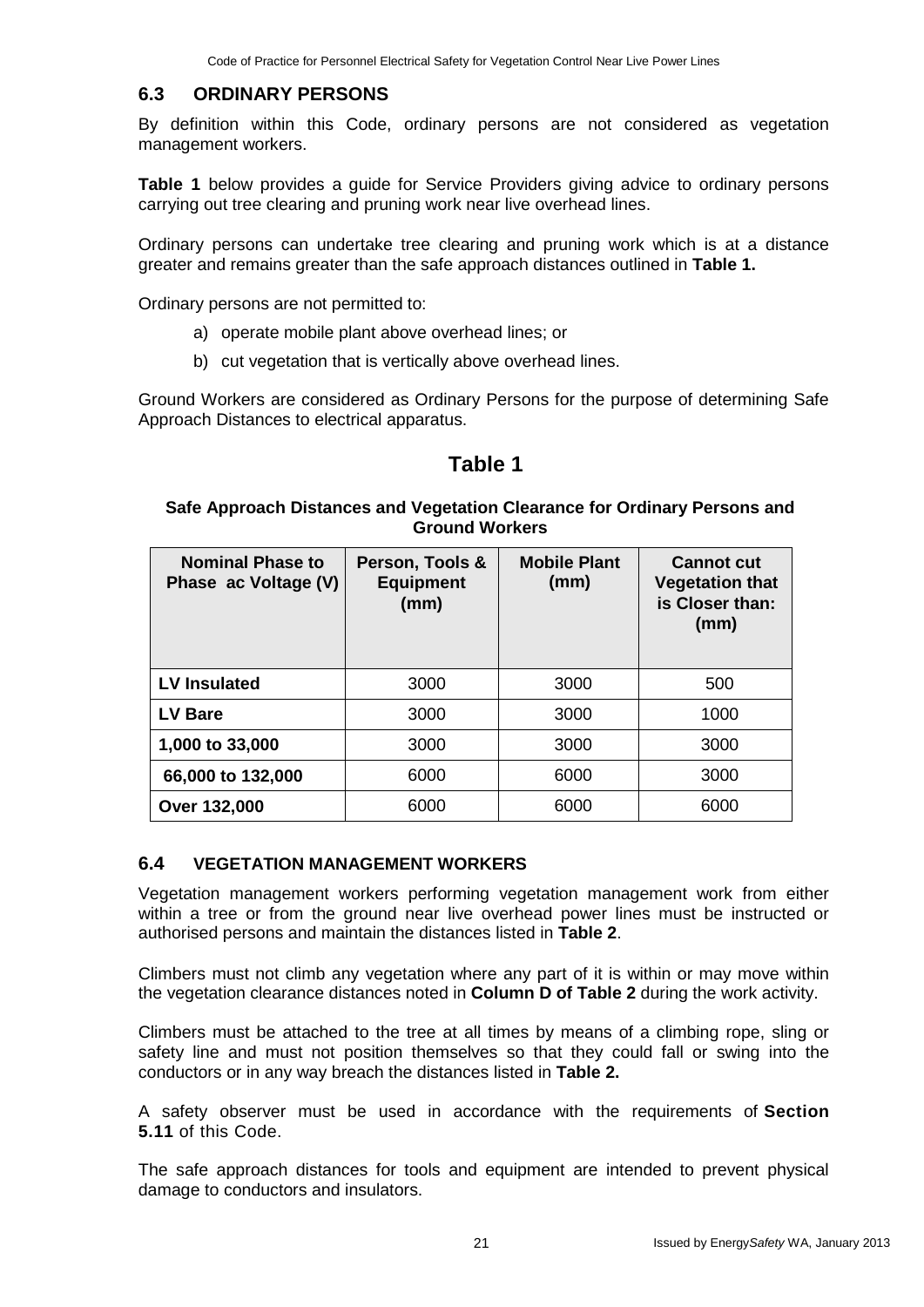### **Table 2**

### **Safe Approach Distances and Vegetation Clearance for Vegetation Management Workers**

| <b>Nominal</b><br><b>Phase to</b><br>Phase ac<br>Voltage (V) | Vegetation<br><b>Management</b><br><b>Worker</b><br>(Climber) (mm)<br>(A) | <b>Insulated</b><br>Tool (mm)<br>(B) | Uninsulated<br>Tool (mm)<br>(C) | Vegetation<br>below and<br>beside<br>Overhead<br>line (mm)<br>(D) | Vegetation<br>overhanging<br>the overhead<br>line<br>(E) |
|--------------------------------------------------------------|---------------------------------------------------------------------------|--------------------------------------|---------------------------------|-------------------------------------------------------------------|----------------------------------------------------------|
| <b>Insulated</b><br>LV                                       | 200                                                                       | Physical<br>Clearance                | 200                             | <b>No</b><br>clearance                                            | <b>No</b><br>clearance                                   |
| <b>Bare LV</b>                                               | 1000                                                                      | 200                                  | 1000                            |                                                                   |                                                          |
| 6,600                                                        | 1200                                                                      | 700                                  | 1200                            | 700                                                               | <b>Not</b>                                               |
| 11,000                                                       | 1200                                                                      | 700                                  | 1200                            | 700                                                               | permitted                                                |
| 22,000                                                       | 1200                                                                      | 700                                  | 1200                            | 700                                                               |                                                          |
| 33,000                                                       | 1200                                                                      | 700                                  | 1200                            | 700                                                               |                                                          |
| 66,000                                                       | 1400                                                                      | 1000                                 | 1400                            | 1000                                                              |                                                          |
| 132,000                                                      | 1800                                                                      | 1200                                 | 1800                            | 1200                                                              |                                                          |
| Over 132,000 volts contact network operator                  |                                                                           |                                      |                                 |                                                                   |                                                          |

# **Figure 1**

### **Safe Approach Distances for Vegetation Workers (Refer Table 2)**

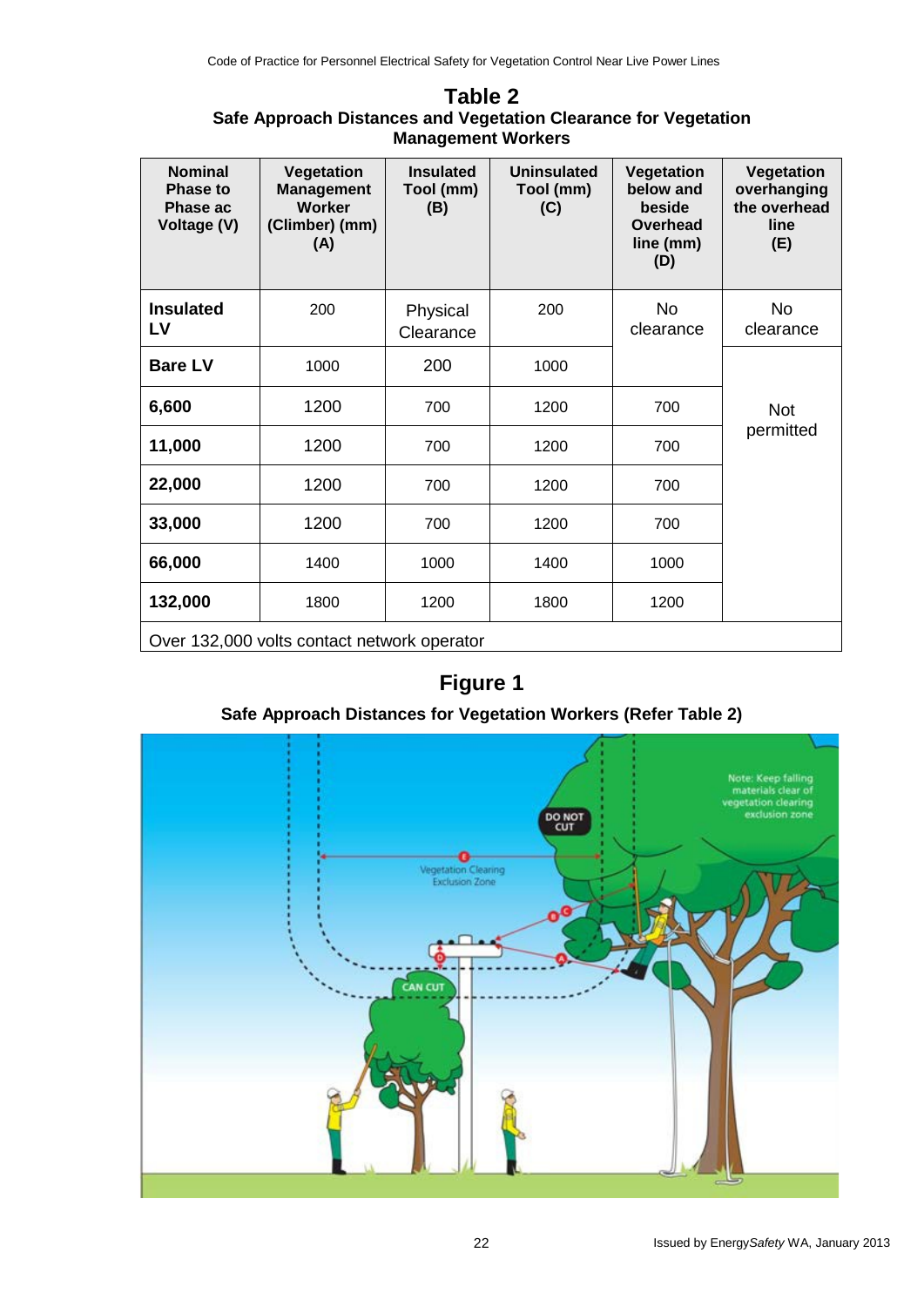### **6.5 MOBILE PLANT, TOOLS AND EQUIPMENT**

### **6.5.1 General**

Instructed and authorised persons performing vegetation management work near live overhead power lines using mobile plant, tools and equipment must maintain the safe approach distances listed in **Tables 3, 4 and 5**.

An uninsulated EW P must not go higher than the safe approach distance below the lowest live conductor, unless working at distances greater than **Table 1**.

A safety observer must be used in accordance with the requirements of **Section 5.11** of this Code.

The safe approach distances for tools and equipment are intended to prevent physical damage to conductors and insulators.

Low voltage conductors can be considered a barrier to high voltage conductors above, providing equipment and vegetation is below the LV conductors.

### **6.5.2 Un-insulated Mobile Plant, Tools and Equipment.**

### **Table 3**

#### **Safe Approach Distances and Vegetation Clearance for Vegetation Management Workers utilising un-insulated Mobile Plant, un-insulated tools and equipment**

| <b>Nominal</b><br><b>Phase to</b><br>Phase ac<br>Voltage (V) | <b>Un-insulated</b><br><b>Mobile Plant</b><br>(mm)<br>(A) | Vegetation<br><b>Management</b><br><b>Worker</b><br>(mm)<br>(B) | Un-insulated<br>tool<br>(mm)<br>(C) | Vegetation<br>below and<br>beside line<br>(mm)<br>(D) | Vegetation<br>overhanging<br>the overhead<br>line (mm)<br>(E) |
|--------------------------------------------------------------|-----------------------------------------------------------|-----------------------------------------------------------------|-------------------------------------|-------------------------------------------------------|---------------------------------------------------------------|
| <b>Insulated</b><br>LV                                       | 200                                                       | 200                                                             | 200                                 | <b>No</b><br>clearance                                | <b>No</b><br>clearance                                        |
| <b>Bare LV</b>                                               | 1000                                                      | 1000                                                            | 1000                                | Physical<br>clearance                                 | <b>Not</b><br>permitted                                       |
| 6,600                                                        | 1200                                                      | 1200                                                            | 1200                                | 700                                                   |                                                               |
| 11,000                                                       | 1200                                                      | 1200                                                            | 1200                                | 700                                                   |                                                               |
| 22,000                                                       | 1200                                                      | 1200                                                            | 1200                                | 700                                                   |                                                               |
| 33,000                                                       | 1200                                                      | 1200                                                            | 1200                                | 700                                                   |                                                               |
| 66,000                                                       | 1400                                                      | 1400                                                            | 1400                                | 1000                                                  |                                                               |
| 132,000                                                      | 1800                                                      | 1800                                                            | 1800                                | 1200                                                  |                                                               |
| Over 132,000 volts contact network operator                  |                                                           |                                                                 |                                     |                                                       |                                                               |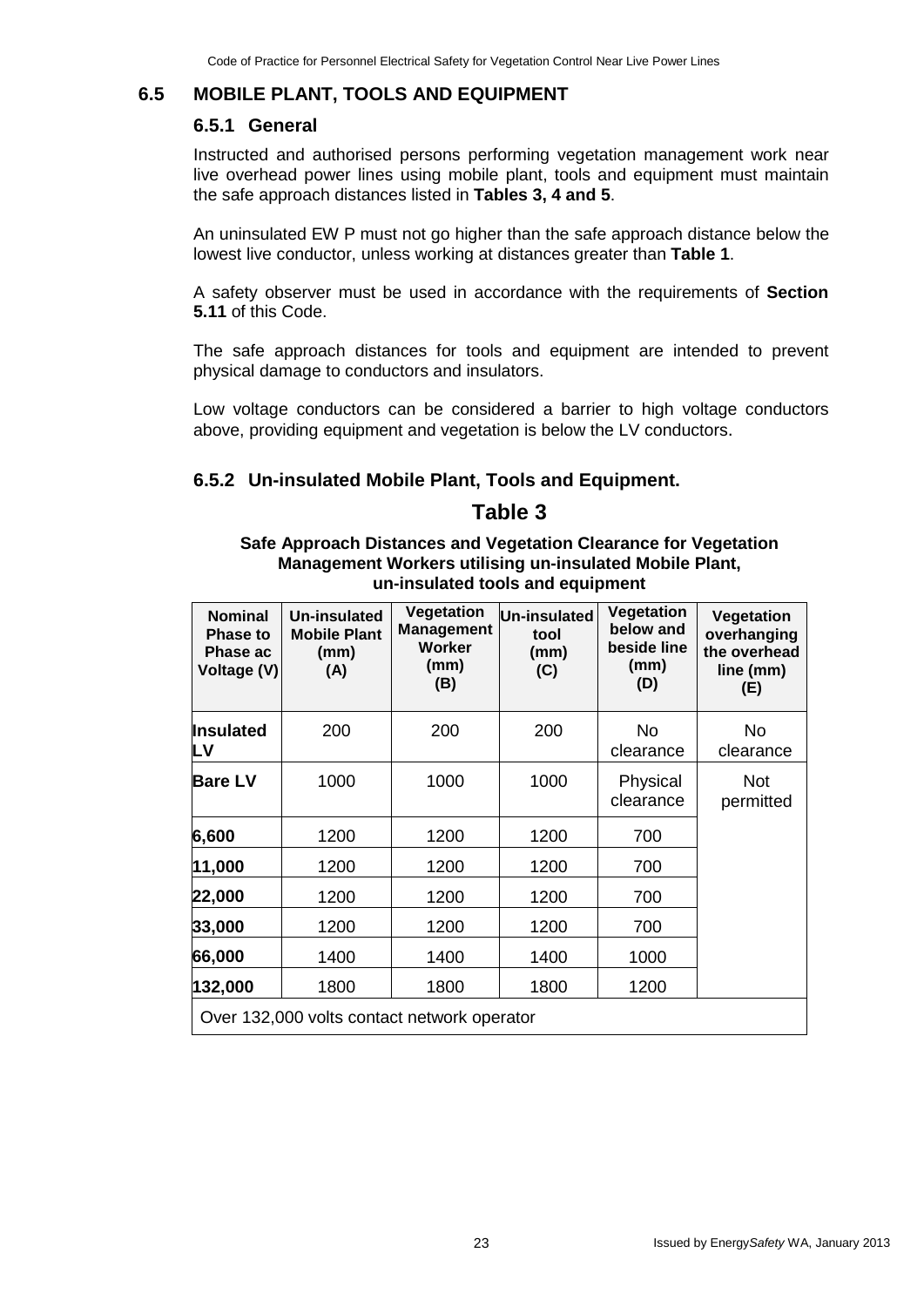### **Figure 2 Safe Approach Distances Utilising Un-insulated Mobile Plant, Tools and Equipment (Refer to Table 3)**



### **6.5.3 Un-insulated Mobile Plant, with Insulated Tools and Equipment**

### **Table 4**

### **Safe Approach Distances and Vegetation Clearance for Vegetation Management Workers utilising un-insulated Mobile Plant, with insulated tools and equipment**

| <b>Nominal</b><br><b>Phase to</b><br><b>Phase ac</b><br>Voltage (V) | Un-insulated<br><b>Mobile Plant</b><br>(mm)<br>(A) | <b>Vegetation</b><br>Management<br>Worker<br>(mm)<br>(B) | <b>Insulated</b><br>tool<br>(mm)<br>(C) | <b>Vegetation</b><br>below and<br>beside line<br>(mm)<br>(D) | Vegetation<br>overhanging<br>the overhead<br>line (mm)<br>(E) |
|---------------------------------------------------------------------|----------------------------------------------------|----------------------------------------------------------|-----------------------------------------|--------------------------------------------------------------|---------------------------------------------------------------|
| <b>Insulated</b><br>LV                                              | 200                                                | 200                                                      | <b>No</b><br>clearance                  | No.<br>clearance                                             | No<br>clearance                                               |
| <b>Bare LV</b>                                                      | 1000                                               | 1000                                                     | Physical<br>clearance                   | <b>No</b><br>clearance                                       | <b>Not</b><br>permitted                                       |
| 6,600                                                               | 1200                                               | 1200                                                     | 300                                     | 300                                                          |                                                               |
| 11,000                                                              | 1200                                               | 1200                                                     | 300                                     | 300                                                          |                                                               |
| 22,000                                                              | 1200                                               | 1200                                                     | 350                                     | 350                                                          |                                                               |
| 33,000                                                              | 1200                                               | 1200                                                     | 400                                     | 400                                                          |                                                               |
| 66,000                                                              | 1400                                               | 1400                                                     | 600                                     | 600                                                          |                                                               |
| 132,000                                                             | 1800                                               | 1800                                                     | 800                                     | 800                                                          |                                                               |
| Over 132,000 volts contact network operator                         |                                                    |                                                          |                                         |                                                              |                                                               |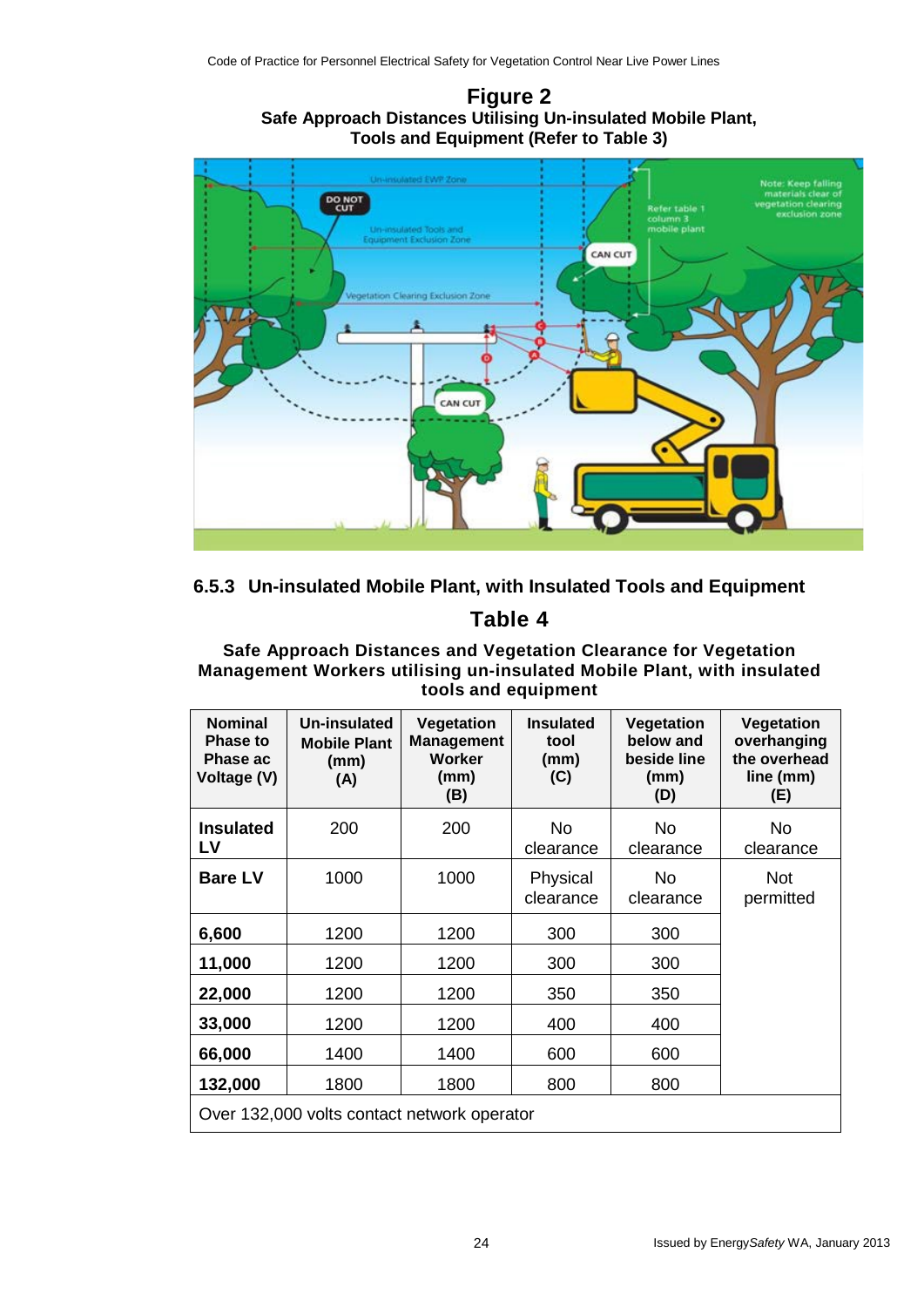### **Figure 3 Safe Approach Distances Utilising Un-insulated Mobile Plant, Insulated Tools and Equipment (Refer to Table 4)**



### **6.5.4 Insulated Mobile Plant, Insulated Tools and Equipment**

Insulated mobile plant considered in this section must comply with the requirements of **Section 10** of this Code.

**Note:** The safe approach distances for the un-insulated sections of the EWP must be maintained as per **Table 4** of this Code.

### **Table 5**

#### **Safe Approach Distances and Vegetation Clearance for Vegetation Management Workers utilising insulated mobile plant, tools and equipment**

| <b>Nominal</b><br><b>Phase to</b><br>Phase ac<br>Voltage (V) | <b>Insulated</b><br><b>Mobile Plant</b><br>(mm)<br>(A) | <b>Vegetation</b><br><b>Management</b><br>Worker<br>(mm)<br>(B) and GAD | <b>Insulated</b><br>Tool<br>(mm)<br>(C) | <b>Vegetation</b><br>below and<br>beside line<br>(mm)<br>(D) | Vegetation<br>overhanging<br>the overhead<br>line (mm)<br>(E) |
|--------------------------------------------------------------|--------------------------------------------------------|-------------------------------------------------------------------------|-----------------------------------------|--------------------------------------------------------------|---------------------------------------------------------------|
| <b>Insulated</b><br>LV                                       | Physical<br>clearance                                  | 200                                                                     | <b>No</b><br>clearance                  | <b>No</b><br>clearance                                       | <b>No</b><br>clearance                                        |
| <b>Bare LV</b>                                               | Physical<br>clearance                                  | 700                                                                     | No.<br>clearance                        | No.<br>clearance                                             | Physical<br>clearance                                         |
| 6,600                                                        | 700                                                    | 1000                                                                    | 300                                     | 100                                                          | 700                                                           |
| 11,000                                                       | 700                                                    | 1000                                                                    | 300                                     | 100                                                          | 700                                                           |
| 22,000                                                       | 700                                                    | 1000                                                                    | 350                                     | 150                                                          | 700                                                           |
| 33,000                                                       | 700                                                    | 1000                                                                    | 400                                     | 200                                                          | 700                                                           |
| 66,000                                                       | 1000                                                   | 1200                                                                    | 600                                     | 400                                                          | 1000                                                          |
| 132,000                                                      | 1200                                                   | 1400                                                                    | 800                                     | 800                                                          | 1200                                                          |
| Over 132,000 volts contact network operator                  |                                                        |                                                                         |                                         |                                                              |                                                               |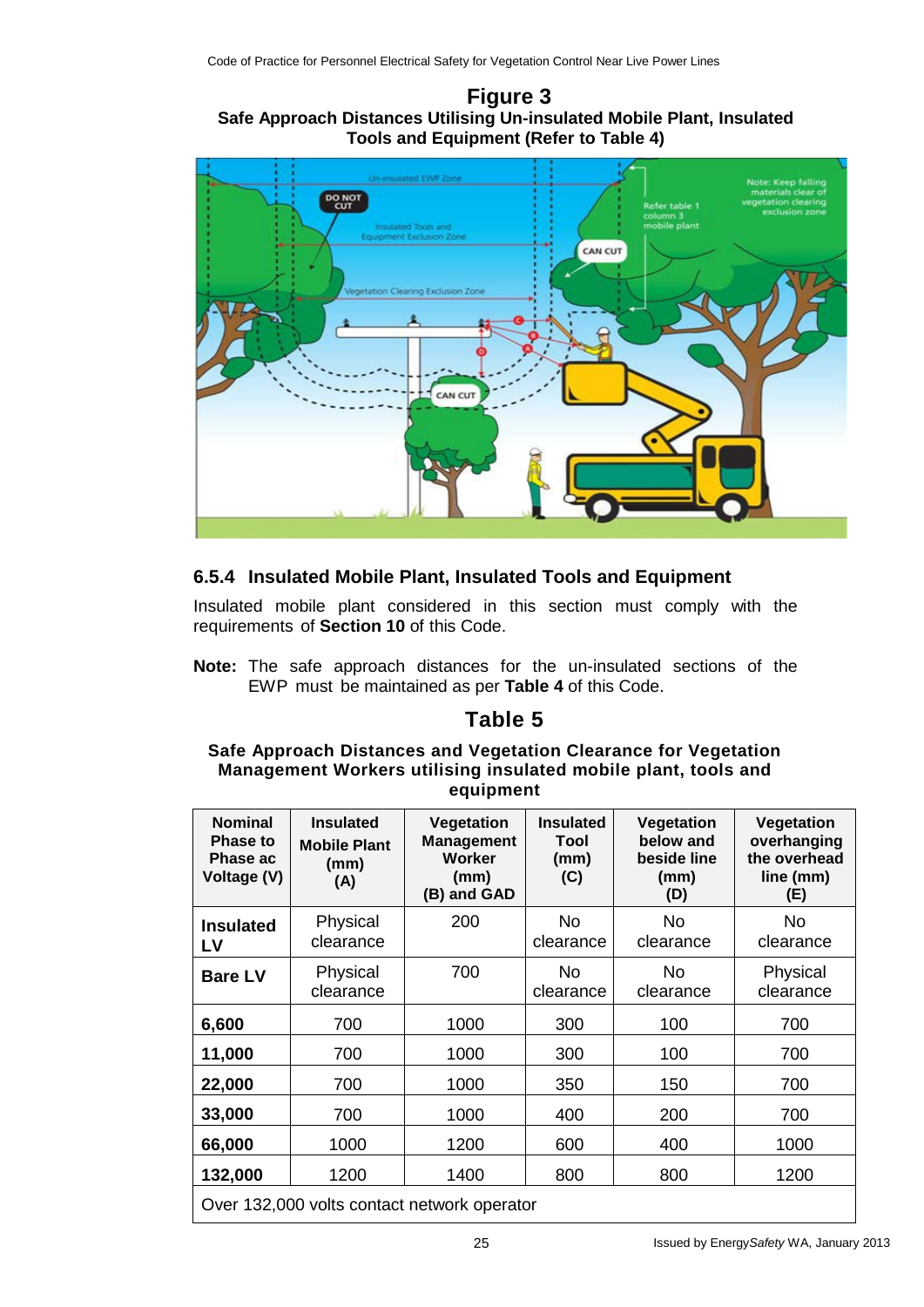### **Figure 4**





### **6.6 SPECIALISED INSULATED GROUND OPERATED PLANT**

Specialised insulated plant is permitted to operate from the ground if a competent operator is completely enclosed within the plant or can remotely operate the plant always maintaining it beyond the safe approach distance (**Table 5 Column C**) and in either situation all persons are to maintain the minimum ground approach distance from this plant (**Table 5 Column B**) and be outside the danger zone and the drop zone.

A safety observer must be used in accordance with the requirements of **Section 5.11** of this Code.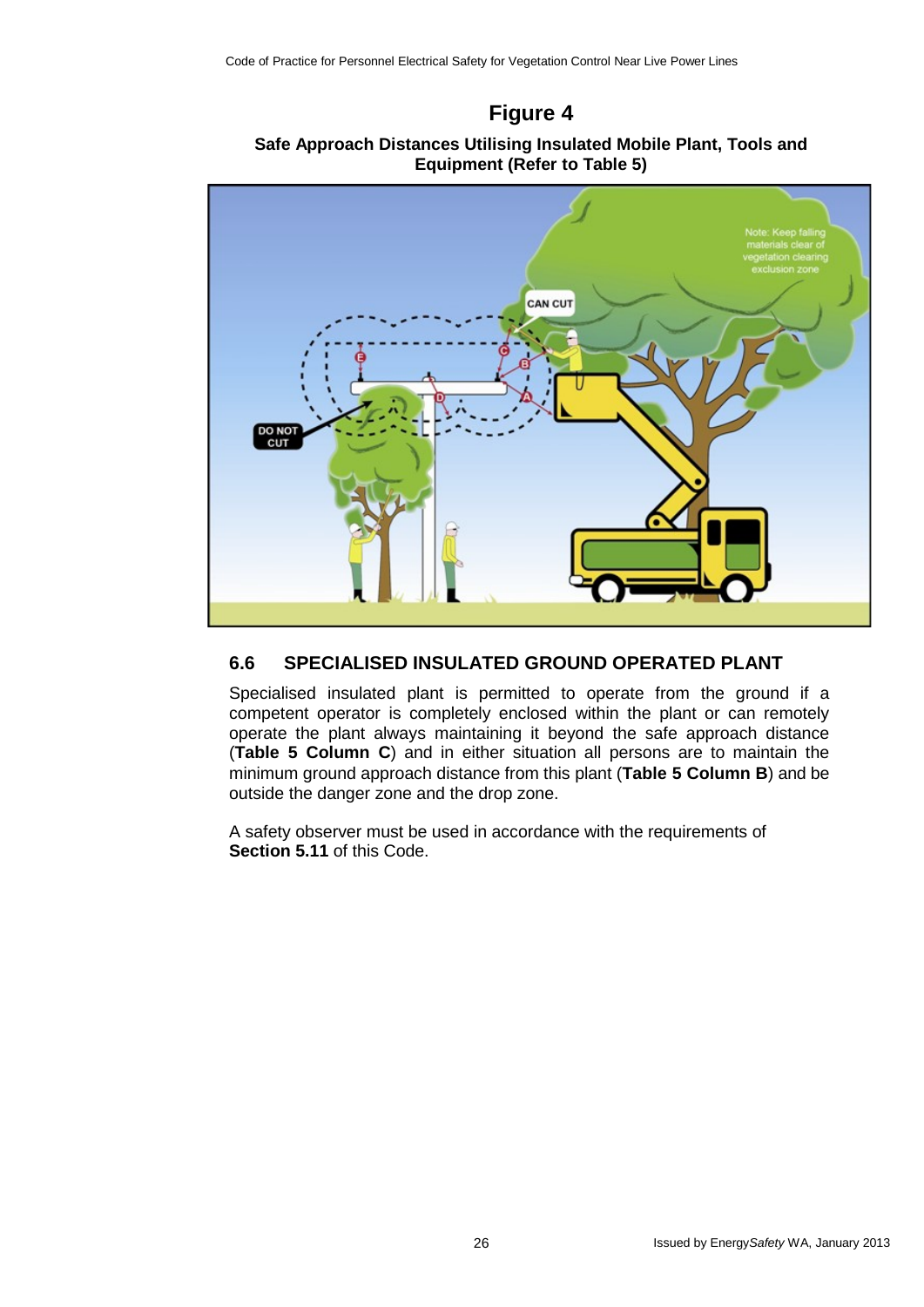### **7. Work Procedures**

The Service Provider must develop and document approved work procedures in accordance with this Code to ensure the safety of workers and the public, when vegetation management work is undertaken near live overhead lines.

Approved work procedures must not be changed on site without the approval of the Service Provider.

The approved work procedures must include but are not limited to:

- (a) A description of vegetation management principles and requirements.
- (b) Instructions on caring for the tools and equipment.
- (c) Testing requirements for plant, insulated tools and equipment.
- (d) A set of vegetation management work techniques or procedures**.**
- (e) The safe approach distances applicable to the worker and the voltage.
- (f) The minimum vegetation clearances to all voltages.
- (g) Emergency procedures.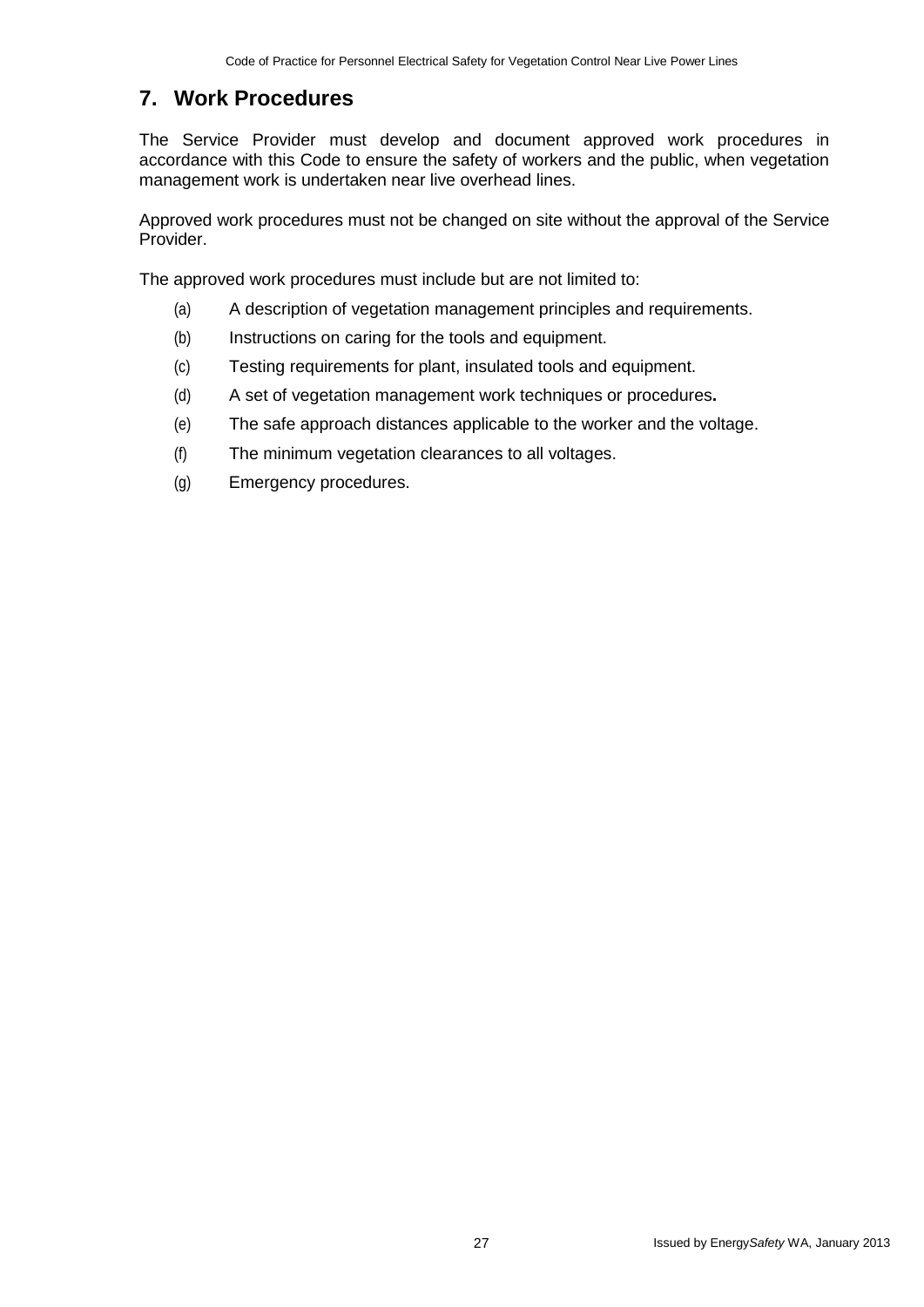### **8. Training, Competency and Authorisation**

### **8.1 GENERAL**

The Service Provider must ensure all persons have current competency to carry out vegetation management work near live overhead lines.

Only Registered Training Organisations certified to deliver the vegetation control worker competencies described in **Section 8.3** can provide training for persons to carry out vegetation control work under the provisions of this Code.

Competencies for vegetation management work must be audited at intervals of not more than three years.

The Service Provider must ensure that records are kept of training undertaken by their respective employees.

### **8.2 TRAINING**

Training must be competency-based and aligned to the Industry Training Package and records documented for each individual.

All persons undertaking vegetation management work training must be monitored during the training program to assess their understanding of work processes, their ability to perform work processes and their responsibility, maturity, concentration and the ability to work in a team.

### **8.3 TRAINING COURSES**

All persons who are required to undertake vegetation management work near live power lines must be trained and assessed as competent prior to commencing the work.

There are a number of vegetation management worker categories and the following National Industry training units relate to the type of work undertaken near "Live Overhead Power Lines" in each of those categories.

The training units listed were correct at the time of publication of this Code. Over time, changes in training standards will result in changes to the training units contained in this Code. Accordingly, the RTO is to ensure that appropriate units are selected for training which will deliver the underlying intent of this Code in ensuring competency levels of Vegetation Workers is maintained.

#### **8.3.1 GROUND WORKER**

A Ground Worker must hold a WorkSafe white card and must complete the on site safety induction training.

### **8.3.2 SAFETY OBSERVER**

A Safety Observer must:

- successfully complete Energy*Safety*'s online course of instruction in the requirements that apply to the work covered by this Code;
- $\triangleright$  have documentary evidence recorded by a supervisor of having worked for 150 hours as a Ground Worker in a vegetation management team comprising at least 2 LV workers; and
- $\triangleright$  have been assessed as competent in at least the following training units: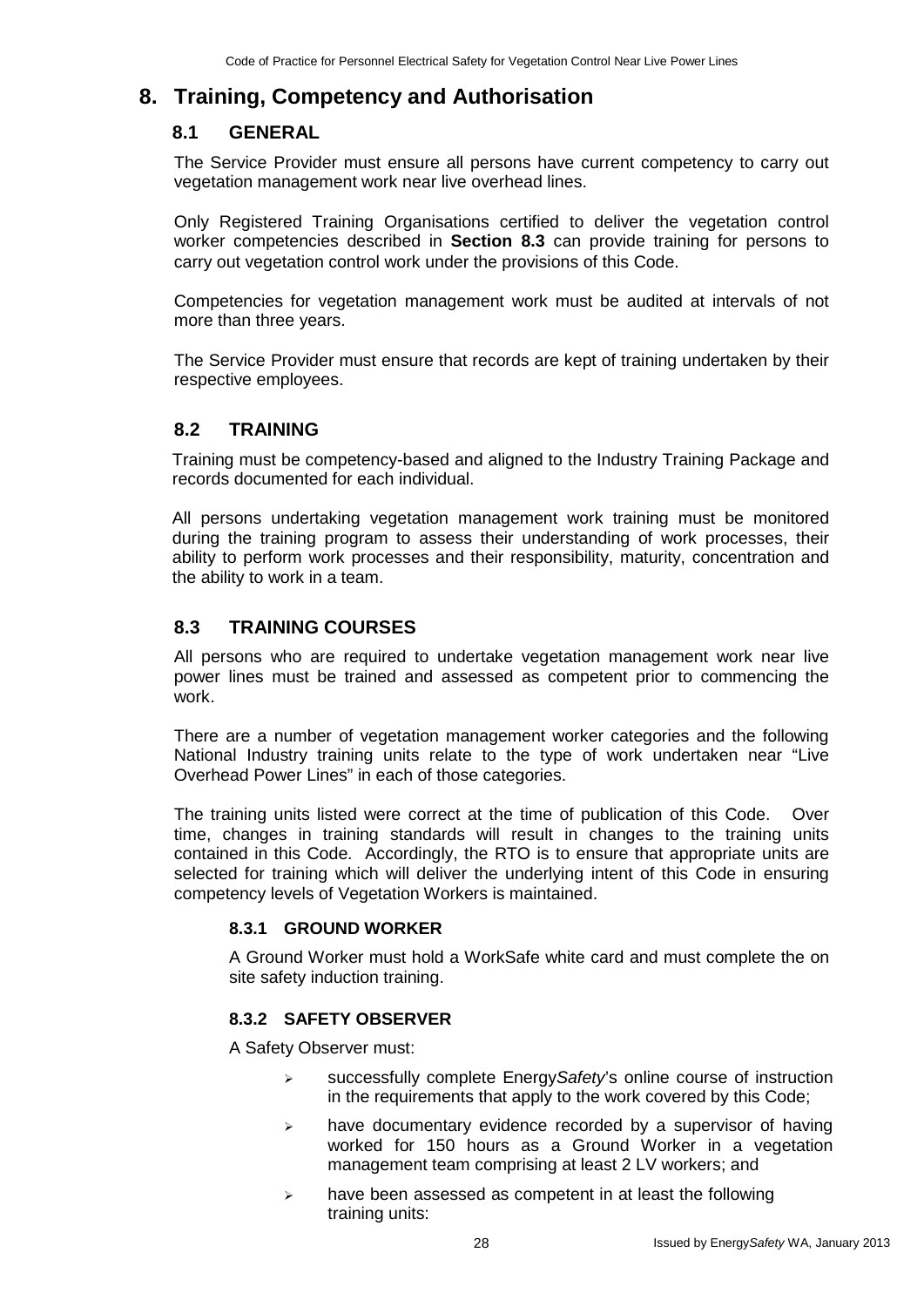### **Mandatory** units

- **CPCCOHS2001A**  Construction Site Safety Awareness
- **HLTAID002**  Provide basic emergency life support
- **UEENEEE101A**  Apply Occupational Health Safety regulations, codes and practices in the workplace
- **UETTDREL13A**  Comply with sustainability, environmental and incidental response policies and procedures
- **UETTDREL14A**  Working safely near live electrical apparatus as a non- electrical worker
- **UETTDRVC23A**  Plan the removal of vegetation up to vegetation exclusion zone near live electrical apparatus
- **UETTDRVC27A**  Monitor safety compliance of vegetation control work in an ESI environment
- **UETTDRRF03B**  Perform EWP rescue (Where the Safety Observer will be at a work site where an EWP is being used)

**Optional** (must have any of the following relevant to the task undertaken)

- **AHCPGD101S**  Support gardening work
- **AHCARB205A**  Operate and maintain chainsaws
- **AHCPCM201A**  Recognise Plants
- **AHCPGD203A**  Prune shrubs and small trees
- **AHCARB202A**  Fell small trees
- **AHCARB304A**  Fell trees with advanced techniques
- **AHCMOM203A**  Operate basic machinery and equipment
- **HLTFA301C** Apply First Aid
- **RIIOSH302D** Implement traffic management plan
- **RIIOSH205D** Control traffic with a stop-slow bat

**Note-**

- Assessments for AHCMOM203A must occur on the same machinery used by the worker for vegetation control work.
- Where an EWP is being utilised, the Safety Observer must be trained and be familiar with the emergency controls of the particular EWP being used.

#### **8.3.3 LV Vegetation Management Worker (LV worker)**

Provide evidence of having been assessed as a competent Safety Observer and be assessed as competent in the following **Mandatory** units:

- **UETTDRVC33A** Apply pruning techniques to vegetation control near live electrical apparatus
- **UETTDRVC26A** Cut vegetation at ground level near live electrical apparatus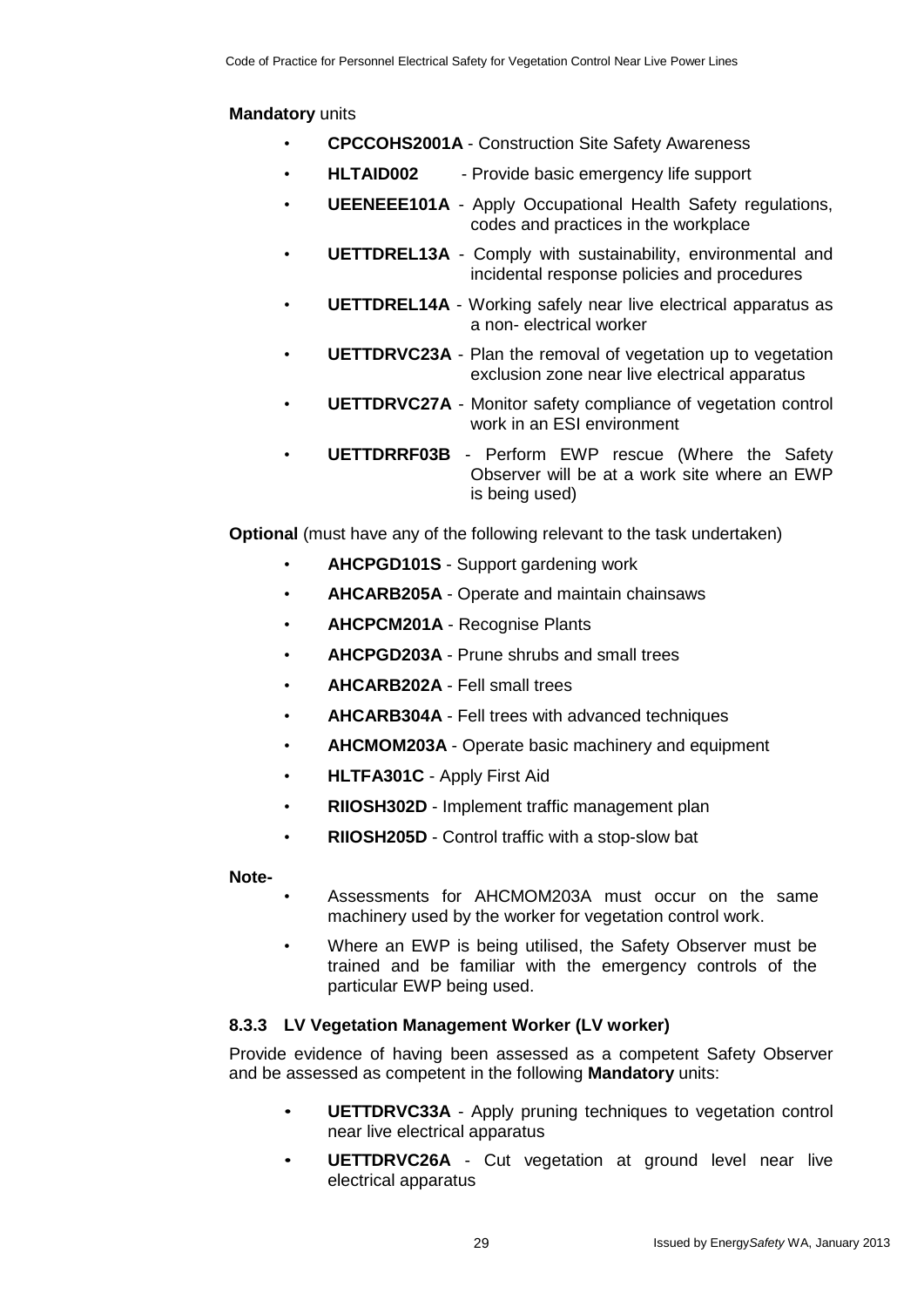• **HLTFA301C** - Apply First Aid

#### **AND**

• **UETTDRVC25A** - Use elevated platform to cut vegetation above ground level near live electrical apparatus – LV component

#### **OR**

- **UETTDRVC34A** Undertake release and rescue from a tree near live electrical apparatus
- **AHCARB204A** Undertake standard climbing techniques
- **UETTDRVC21A** Use climbing techniques to cut vegetation above ground near live electrical apparatus – LV component
- **Optional** (must have any of the following relevant to the task undertaken)
- **UETTDRVC24A** Assess vegetation and recommend control measures in an ESI environment
- **TLILIC2005A** Licence to operate a boom-type elevating work platform (boom length 11 metres or more)

#### **8.3.4 HV Vegetation Management Worker (HV worker)**

Provide evidence of having completed 150 hours of vegetation management near live power lines as an LV Vegetation Management Worker and be assessed as competent in the following **Mandatory** unit:

• **UETTDRVC25A** - Use elevated platform to cut vegetation above ground level near live electrical apparatus – HV component

#### **OR**

• **UETTDRVC21A** - Use climbing techniques to cut vegetation above ground near live electrical apparatus – HV component

**Optional** (must have any of the following relevant to the task undertaken)

#### **Optional units listed for the LV worker plus**

• **AHCARB307A** - Undertake complex tree climbing

#### **Note-**

Training needs to take into account the existing knowledge, experience and skills of the course candidates. Where the candidates are identified as having current competency the worker may undertake Recognition of Prior Learning with an RTO.

### **8.4 TRAINING AND WORK RECORDS**

The Service Provider must ensure:

- records are maintained for each worker which identifies units of competency and assessments; and
- records of work undertaken for each worker to demonstrate:
	- o Work experience for progression to higher competency levels.
	- o Current competency (activities undertaken within the previous 12 months) to carry out vegetation management work.
	- o 8 hours of direct supervision of work for which qualifications are held but not practised within the previous 12 months.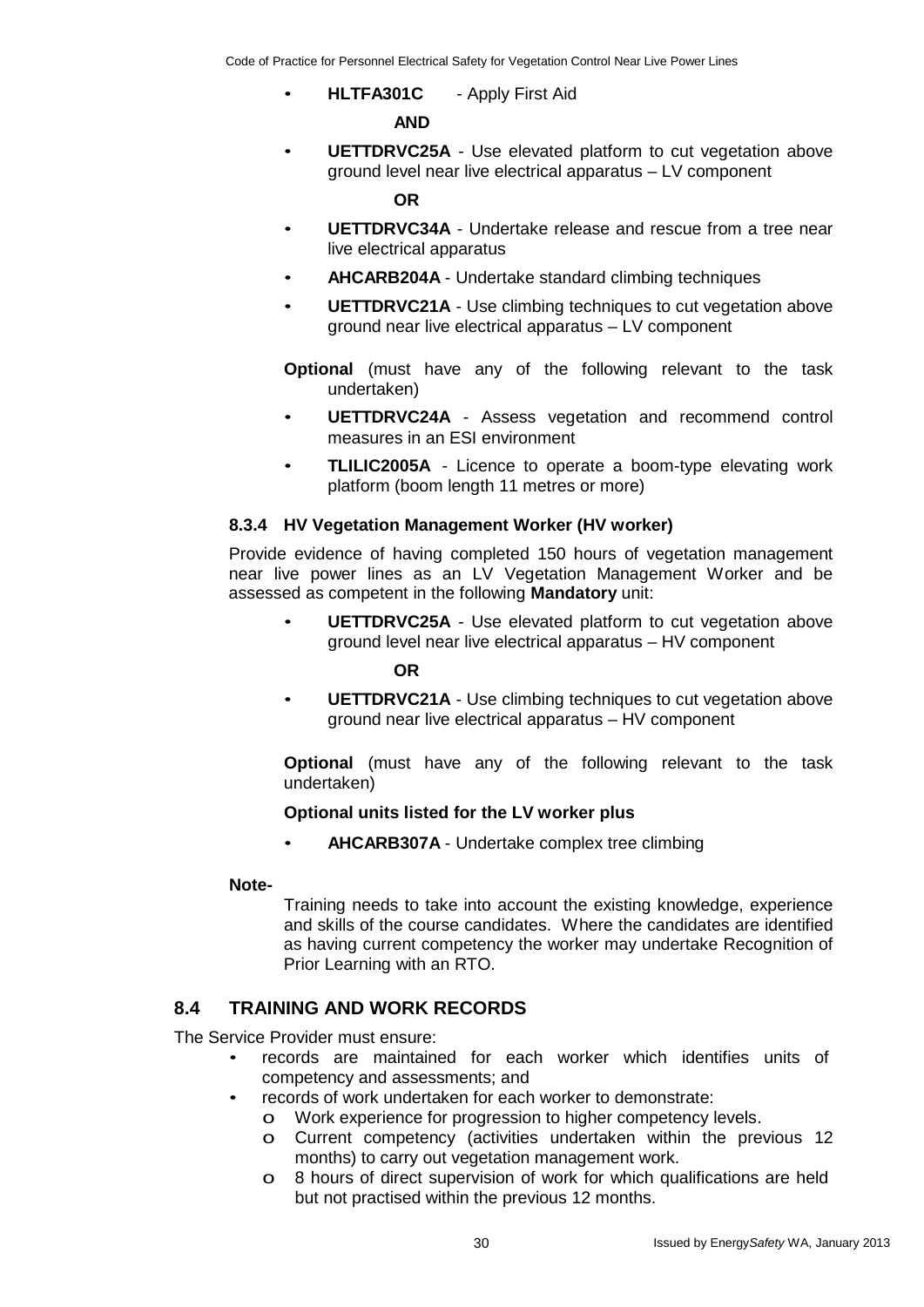### **8.5 AUTHORISATION**

Authorisation is the process of the Service Provider being able to demonstrate an employee has currency of competency to undertake vegetation management work.

The authorisation must be revoked for failure to comply with the requirements of **Section 8** of this Code.

Proof of authorisation must be made available on request.

### **8.6 COMPLIANCE AUDITING**

Service Providers and Contract Principals must audit the compliance of vegetation management worker(s) against documented vegetation management work procedures by conducting independent field audits at least annually.

Audits must be conducted by an authorised person who:

- (a) Is appointed by the Contract Principal and/or Service Provider.
- (b) Has a comprehensive understanding and experience of the work procedures being inspected.
- (c) Is independent of the work party.

Audit findings that show the contractor or worker is not meeting the requirements of this Code of Practice must be forwarded to Energy*Safety* within 3 working days.

All audits are to be documented, and kept for 7 years.

### **8.7 REFRESHER TRAINING**

Refresher training must be conducted if compliance auditing finds vegetation management work safety rules, concepts or techniques are deficient.

Refresher training can be done in conjunction with competency assessments.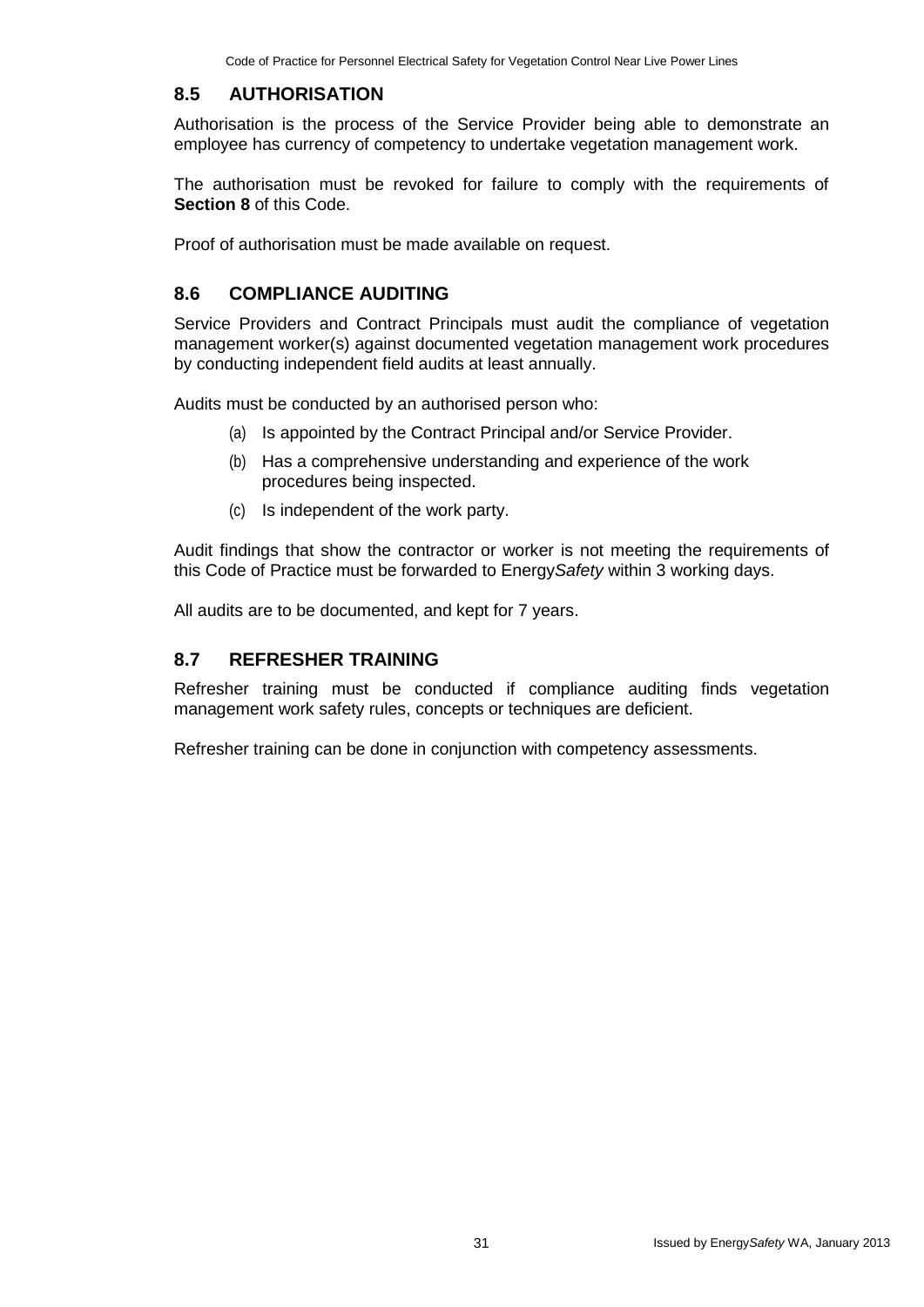### **9. Tools and Equipment**

### **9.1 GENERAL**

Care and maintenance of tools and equipment is essential for safe vegetation management work near live overhead lines**.** This is especially the case for insulated tools and equipment.

The Service Provider must ensure all tools and equipment used for vegetation management work are inspected, maintained and tested at appropriate intervals and in accordance with the manufacturer's recommendations and relevant Standards. Appropriate records must be kept in accordance with legislative requirements.

W here practicable, the tools and equipment must be marked with the date they were last inspected and/or tested.

All safety equipment must:

- (a) either:
	- (i) comply with the appropriate Australian Standard or any other equivalent or better standard; or
	- (ii) where there is no standard (Australian or otherwise), be certified by the Service Provider as being of an appropriate design.
- (b) comply with any other additional requirement in this Code specific to the particular type of equipment;
- (c) be suitable for the purpose for which it is intended to be used; and
- (d) be marked in such a way that it can be readily identified.

### **9.2 INSULATED TOOLS AND EQUIPMENT**

Insulated tools and equipment for vegetation management are generally not available for voltages above 66kV.

All insulated tools and equipment used for vegetation management work must be designed, tested and approved specifically for work near live overhead lines.

All insulated tools and equipment must be rated for the voltage of the relevant overhead lines and certified for use by the manufacturer and must meet the relevant standards listed in **Appendix D** of this Code or equivalent.

All insulated tools and equipment must be maintained in a clean and dry condition.

Insulated tools and equipment must not be laid directly on the ground.

Insulated tools and equipment must not be exposed to excess moisture, dust, abrasion and other deteriorating effects when stored or transported.

Insulated tools and equipment must be visually inspected and cleaned prior to use. Any insulated tools and equipment appearing to be defective must be so labelled, and quarantined from service for further inspection, testing, repair or replacement.

All insulating tools and equipment must be kept clear of deteriorating contaminants such as hand creams, sunscreens, paint solvents, hydraulic oil or fuels, which may affect the insulation integrity.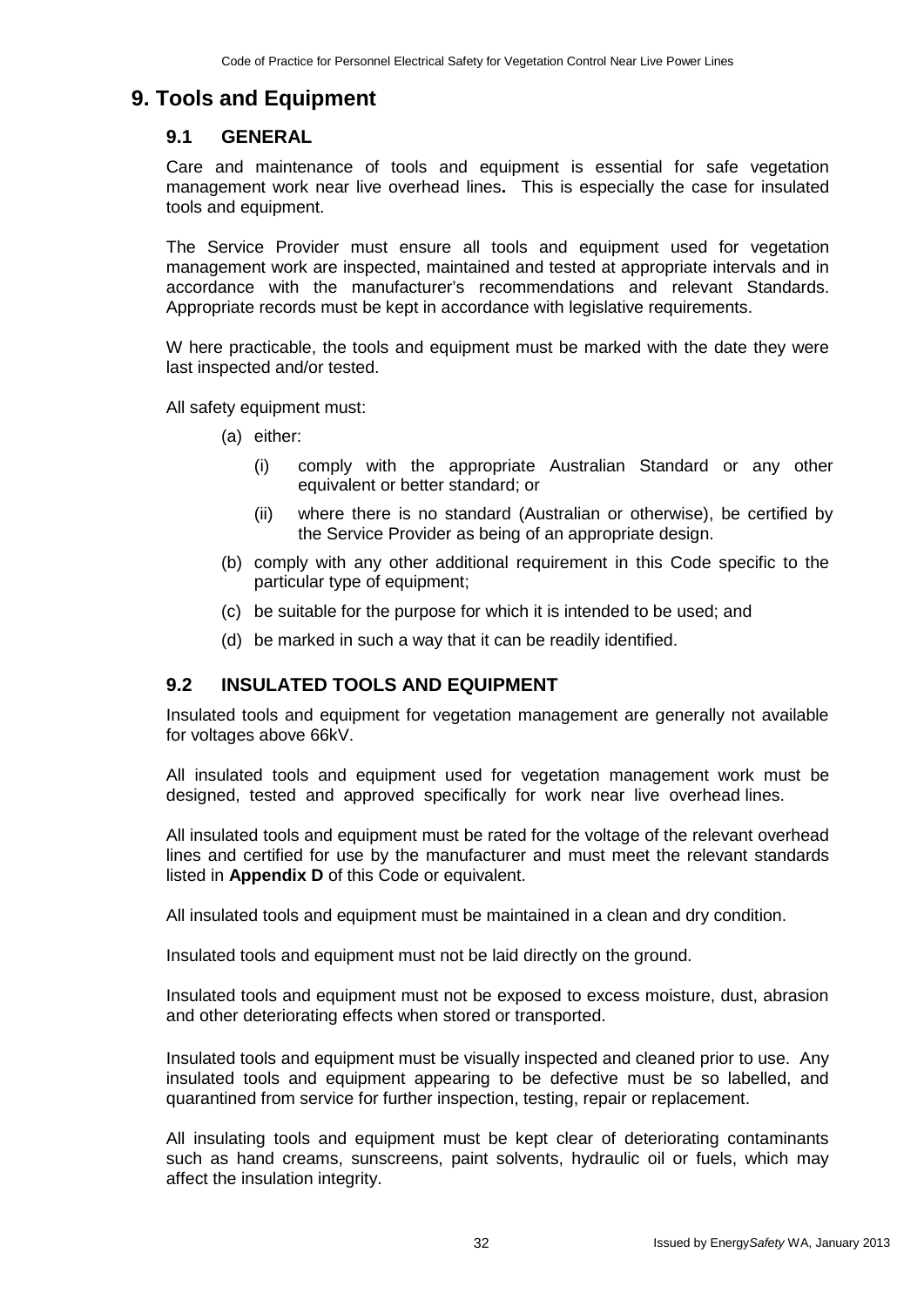### **9.3 INSULATING BARRIERS**

Insulating barriers are intended to prevent vegetation management workers, tools, equipment, plant and vegetation from making inadvertent contact with live overhead lines.

They must not be used to reduce the safe approach distances for vegetation management workers as detailed in this Code.

Insulating barriers must only be inspected, installed and removed by persons authorised by the Network Operator.

Low voltage conductors can be considered a barrier to high voltage conductors above, providing equipment and vegetation is below the LV conductors and the required LV clearances are maintained.

### **9.4 SAFETY BELTS AND HARNESSES**

Safety belts and harnesses must comply with AS/NZS 1891.1: 2007: "Industrial fallarrest systems and devices - Harnesses and ancillary equipment" and/or AS/NZS 1891.4:2009 : "Industrial fall-arrest systems and devices - Selection, use and maintenance"

Safety belts and harnesses used by climbers may have a tool strap or "D" ring on the belt or harness used for attachment of tools. The tool strap or "D" ring must be sufficiently weak to snap under sudden pressure to prevent the climber being pulled to the ground if anything should fall onto their tools and drag them downwards.

The free end of body belts, pole straps and ropes must be restrained from encroaching into the safe approach distance.

### **9.5 LADDERS**

Only ladders with insulating properties must be used to provide access for vegetation management workers to their work position near live overhead power lines.

Ladders must comply with the AS 1892.2- 1992 "Portable Ladders - Timber" and to AS/NZS 1892.3 – 1996 "Portable ladders – Reinforced plastic".

**Note:** Metal ladders or metal reinforced ladders must not be used for vegetation management work.

### **9.6 ROPES**

Only synthetic ropes with a minimum breaking load of 24kN and mechanical properties not inferior to polypropylene rope manufactured to the Australian Standard AS 4142.2 must be used for vegetation management work near live overhead power lines.

All ropes used for vegetation management work must be used within their safe working load for the tension or mass to be supported.

As a guide the following formula may be used to calculate the SWL of a synthetic rope.

SW  $L = D^2 \times 2$  (Kg) W here D = Rope diameter (mm).

For a more accurate determination of the safe working load of a rope, a rope specification table as supplied by rope manufacturers should be consulted.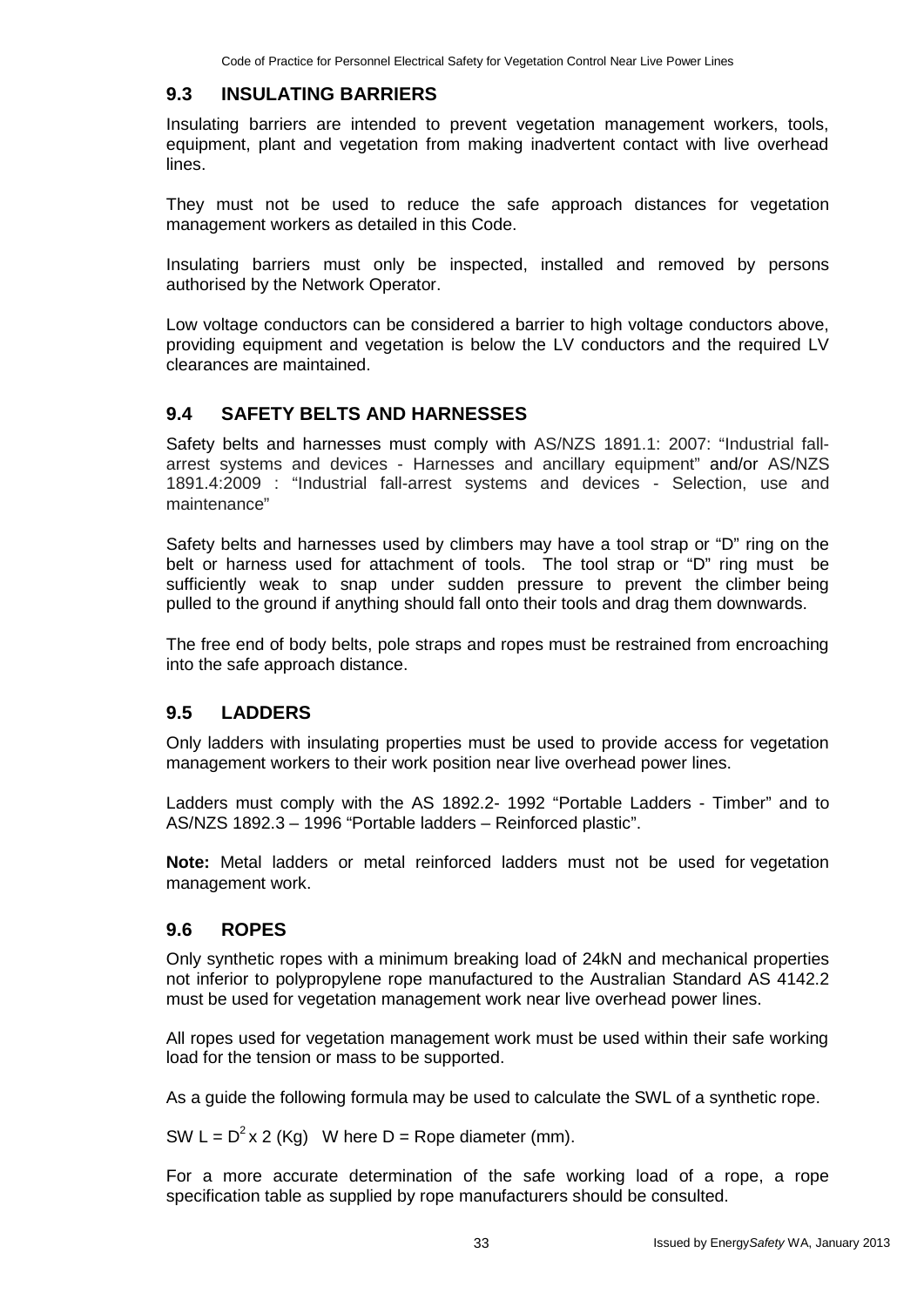All ropes must be kept clean and clear of deteriorating contaminants such as hand creams, sunscreens, paint solvents, hydraulic oil or fuels which may affect their integrity.

Synthetic rope must be kept away from live components by a distance not less than the applicable safe approach distances in **Column "A**", **Table 5** in **Section 6** of this Code.

### **Note-**

Climbing ropes must be of a Kernmantle, plaited or laid (twisted) type.

### **9.7 CARABINEERS**

Carabineers used with climbing ropes or safety straps must be self-closing and lockable by a twist gate.

### **9.8 TESTING**

The recommended maximum testing intervals are defined in appropriate internationally recognised standards. A summary of the testing frequency is set out in the **Table 6**  below.

| <b>Equipment</b>                                                      | <b>Testing Intervals</b> |  |
|-----------------------------------------------------------------------|--------------------------|--|
| Insulated tools and equipment                                         | Not exceeding 6 months   |  |
| High<br>insulating<br>voltage<br>line<br>hoses,<br>connectors, covers | Not exceeding 6 months   |  |
| Insulated EW Ps                                                       | Not exceeding 6 months   |  |

| able |  |
|------|--|
|------|--|

The above testing intervals should be reduced for equipment with high usage or used in a dirty environment.

All insulated tools and equipment that have been tested must be marked with an appropriate electrical design rating suitable for the voltage of the overhead lines being approached.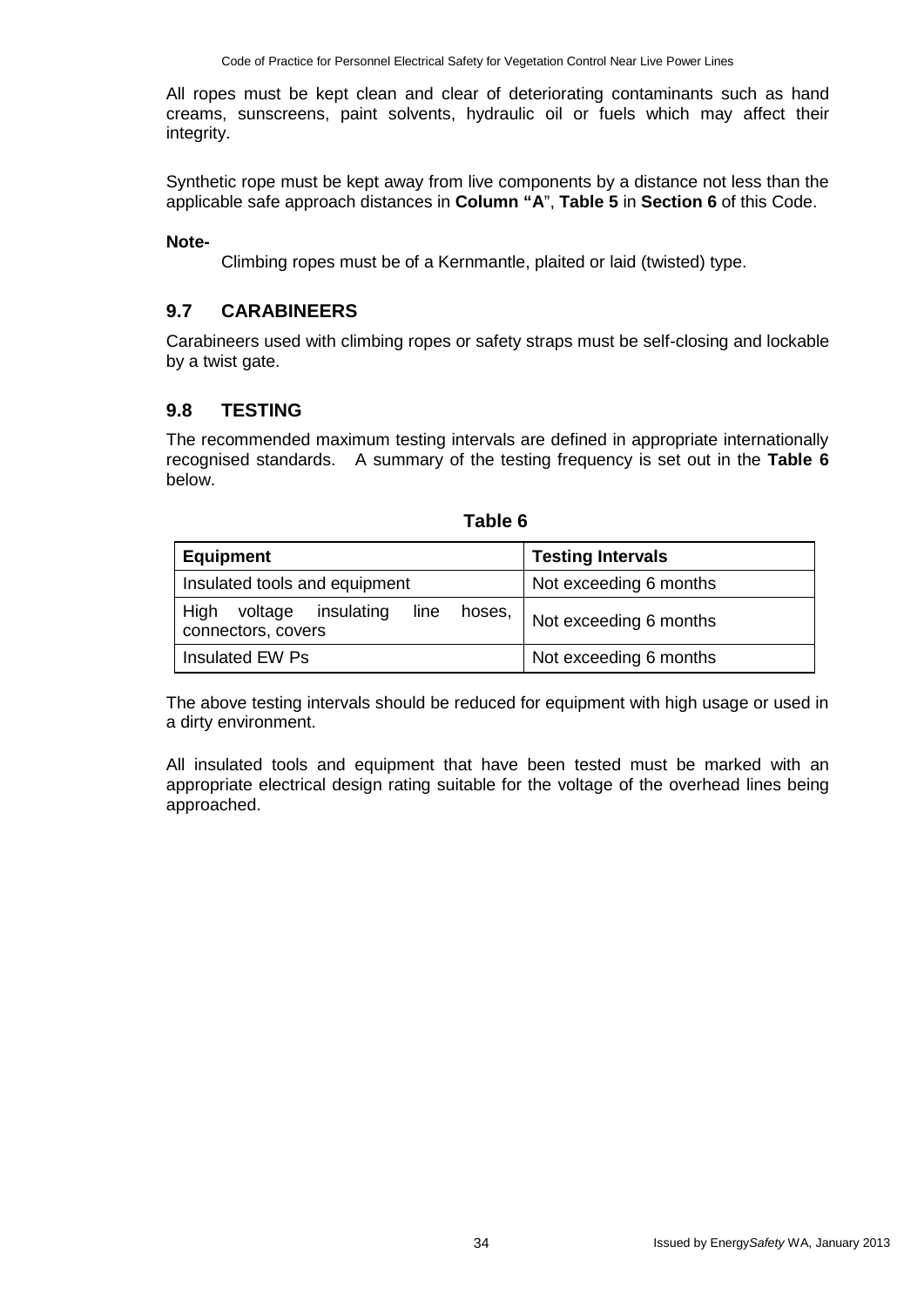### **10. Cranes and Elevated Work Platforms (EWP)**

### **10.1 GENERAL**

Cranes and EW Ps set up in accordance with the requirements of this section may be used to support vegetation, vegetation workers and equipment for vegetation management work near live overhead lines.

The EWP insulated sections must be maintained in a clean condition

**Section 6** of this Code provides the safe approach distances for insulated and uninsulated sections of mobile plant operated by an instructed person or authorised person, with a safety observer.

### **10.2 ELEVATING WORK PLATFORMS**

All elevating work platforms must comply with AS/NZS 1418.10 - 2011 "Cranes, hoists and winches - Elevating work platforms"

### **10.3 INSULATED ELEVATING WORK PLATFORMS**

Insulated elevating work platforms must comply with the following requirements before being used:

(a) Electrical test certificate

Each EWP must have an electrical test certificate issued within the previous six months, stating the platform complies with the testing requirements for its rated voltage.

(b) Cleaning

On each EWP, the outer surfaces of the insulating boom, the inside of the basket and the basket insulation must be wiped thoroughly with a clean, dry cloth and all surfaces treated with a silicone impregnated cloth.

(c) Inspection

Each EWP must be inspected to ensure:

- (i) the ground and basket controls operate correctly;
- (ii) the main components of the boom are not distorted or cracked;
- (iii) hydraulic hoses are not twisted, chafed or leaking and the oil levels are correct;
- (iv) a controlled descent device is installed in the basket if required; and
- (v) the safety harness attachment and the controlled descent device are in good operating condition.

An insulated EWP must only be operated to the safe approach distances in the area level with or below the conductors for which it is rated.

In all other cases, it must be operated to the safe approach for un-insulated EWPs.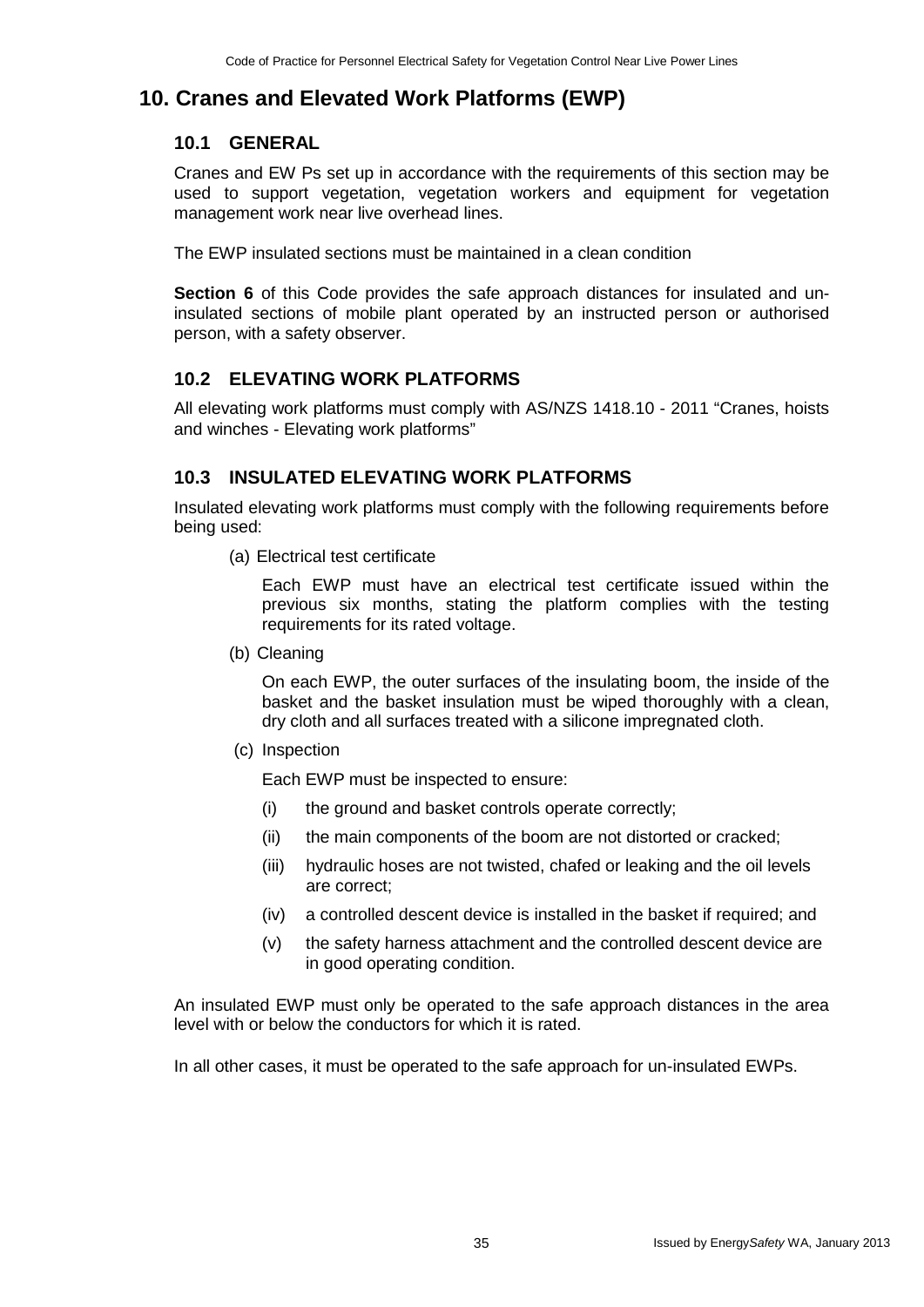### **10.4 SUPPORTING VEGETATION WITHIN THE SAFE APPROACH DISTANCE**

When supporting vegetation that has any part within the safe approach distance for mobile plant operated by instructed persons or authorised persons of live high voltage overhead lines, appropriate insulating barriers, rated to meet the electrical and mechanical loads, must be installed by the Network Operator between the crane or EW P and the vegetation.

### **10.5 EARTHING AND BONDING OF THE CRANE OR EWP CHASSIS**

The chassis of the crane or EW P must be connected to earth by means of a braided copper cable and metal earthing spike driven into the ground when vegetation control work is carried out within the danger zone of a high voltage power line.

Care must be taken to avoid driving the spike into underground services. Information on the location of underground services in the area where vegetation control work is to be carried out must be obtained from the local shire, Water Authority, Alinta Gas, Horizon Power, Western Power, Telstra or any other utility service provider, through "dial before you dig", before work commences.

**Note:** For vegetation control work within the danger zone of a low voltage power line, the EWP does not need to be earthed provided no work is carried out above the level of the low voltage conductors.

### **10.6 ELECTRICAL CABLES AND CONDUCTIVE HOSES**

Electric cables (for portable electrical appliances) and electrically conductive hoses or pipes must not be run from the vehicle or the ground to the bucket of the EWP.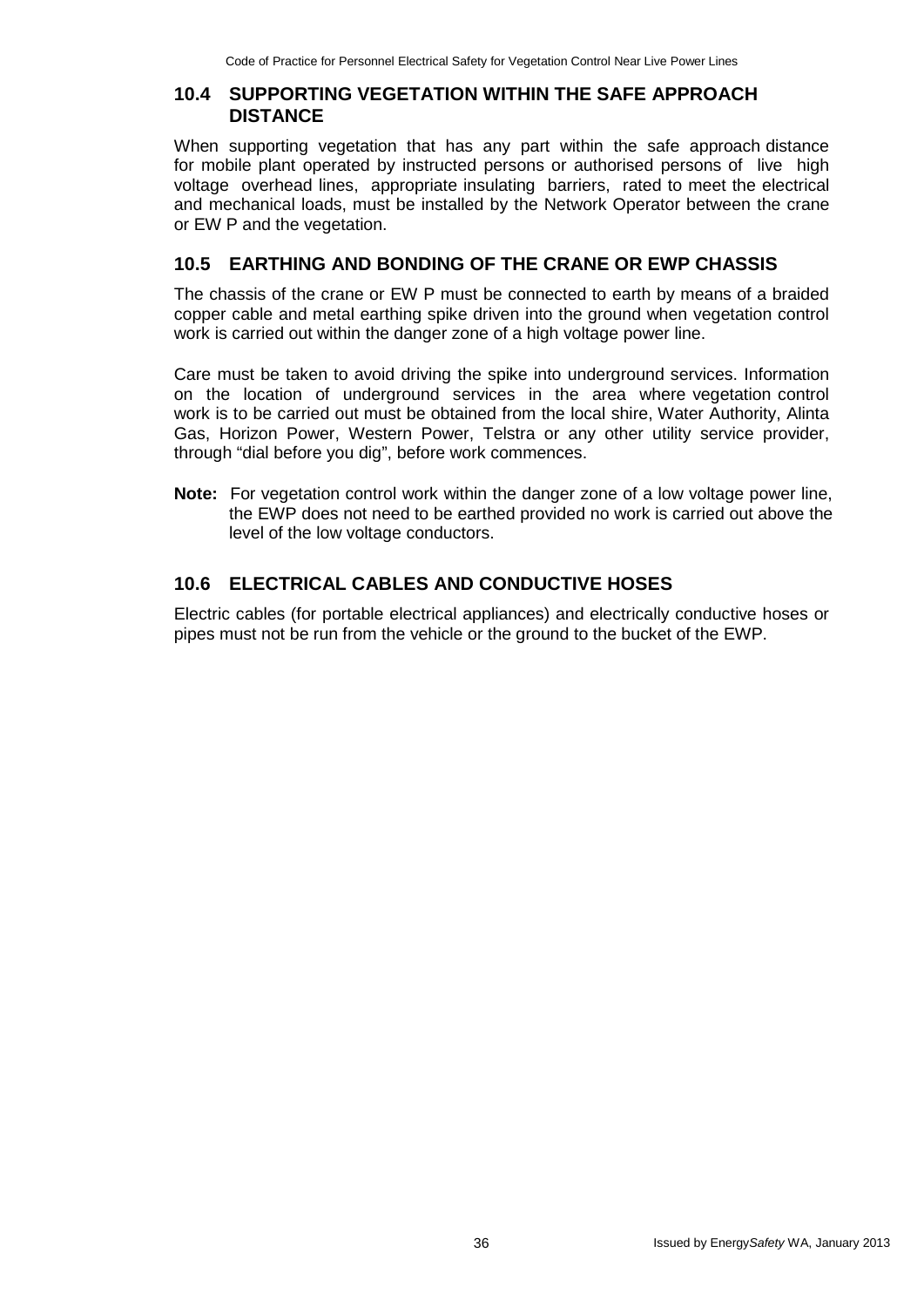## **11. Procedures in the Event of an Incident**

### **11.1 EVENTS CONSTITUTING AN INCIDENT**

For the purpose of this Code, an incident is defined as any of the following events:

- (a) An electric shock or other serious injury received by any member of the work team or member of the public.
- (b) A flashover at, or close to, the worksite for any reason.
- (c) Complete or partial breakdown of any insulating tool or equipment irrespective of whether flashover occurred.
- (d) The electrical or mechanical failures of any insulating tool, which did, or could have the potential to, cause an accident.
- (e) Any occurrence, which is life threatening or has the potential to cause personal injury or damage to property.

### **11.2 PROCEDURES FOR RESPONDING TO INCIDENTS**

The Service Provider must comply with documented procedures for responding to incidents. These procedures must address, as appropriate, the following items:

- (a) The rescue of injured persons or those at risk.
- (b) The immediate first aid and medical needs of any injured person and the safety of other persons at the worksite.
- (c) Investigation and reporting requirements to determine the cause of the incident and the implementation of appropriate remedial measures.
- (d) Notification of all parties required under relevant regulations and industry agreements.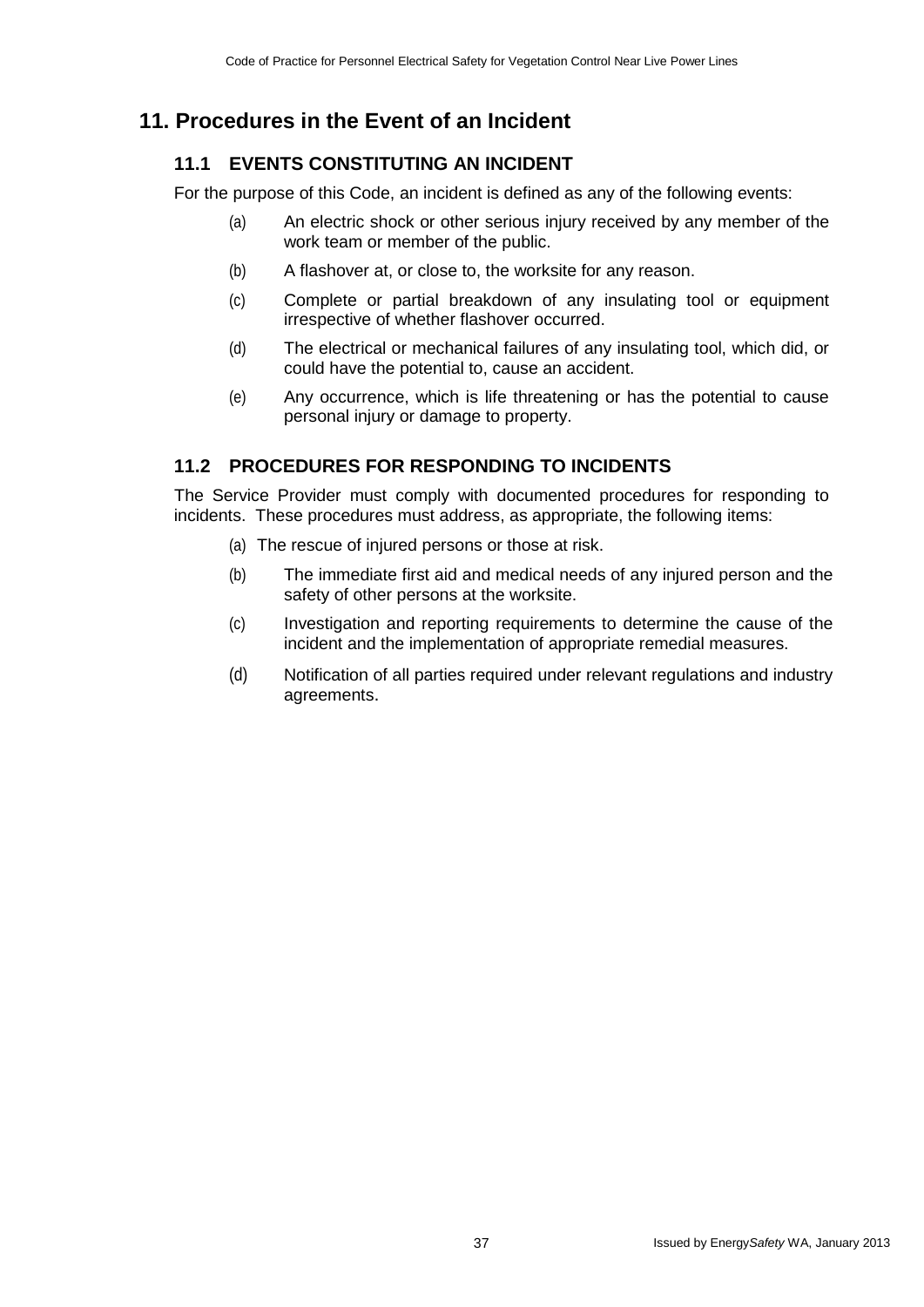### **APPENDIX A – Vegetation Regulations**

# **Extract from Electricity Regulations 1947**

### **Regulation 316A. Vegetation control work near overhead power lines**

- (1) A person performing vegetation control work for reward must not do so within the danger zone of overhead power lines unless exempted by sub-regulation (4).
- (2) The danger zone of an overhead power line is anywhere that:
	- (a) is at the same height as, higher than, or not more than the specified distance lower than, the power line conductors; and
	- (b) is directly above or below, or not more than the specified distance to either side of, the power line conductors.
- (3) The specified distance is:
	- (a) 3 metres for an overhead power line carrying electricity at a nominal voltage of not more than 33 000 volts; and
	- (b) 6 metres for an overhead power line carrying electricity at a nominal voltage of more than 33 000 volts.
- (4) A person is exempt from sub-regulation (1) if:
	- (a) the person:
		- (i) has been trained in accordance with electrical linework to the satisfaction of the Director; or
		- (ii) has been trained in vegetation control work by a person or training authority approved by the Director by notice published in the Gazette; and
	- (b) the work is carried out in accordance with:
		- (i) the electrical safety requirements described in the *Code of Practice for Personnel Electrical Safety for Vegetation Control Work Near Live Power Lines* issued by the Director (as from time to time amended and for the time being in force); or
		- (ii) such other safety requirements as the Director has approved in writing.
- (5) For the purposes of this regulation:
	- (a) *conductors* includes active or neutral conductors (whether bare, insulated or double insulated), catenary supported conductors, neutral screened conductors, and aerial bundled cable;

*overhead power lines* means overhead lines for the transmission of electrical energy;

- (b) a reference to performing work includes a reference to assisting to perform work;
- (c) performing work in the course of employment is to be regarded as being for reward; and
- (d) vegetation control work is performed within a danger zone if any part of:
	- (i) the vegetation; or
	- (ii) the body of, or any tool, vehicle, or other equipment used by, a person performing the work,

comes within the danger zone at any time while the work is being performed.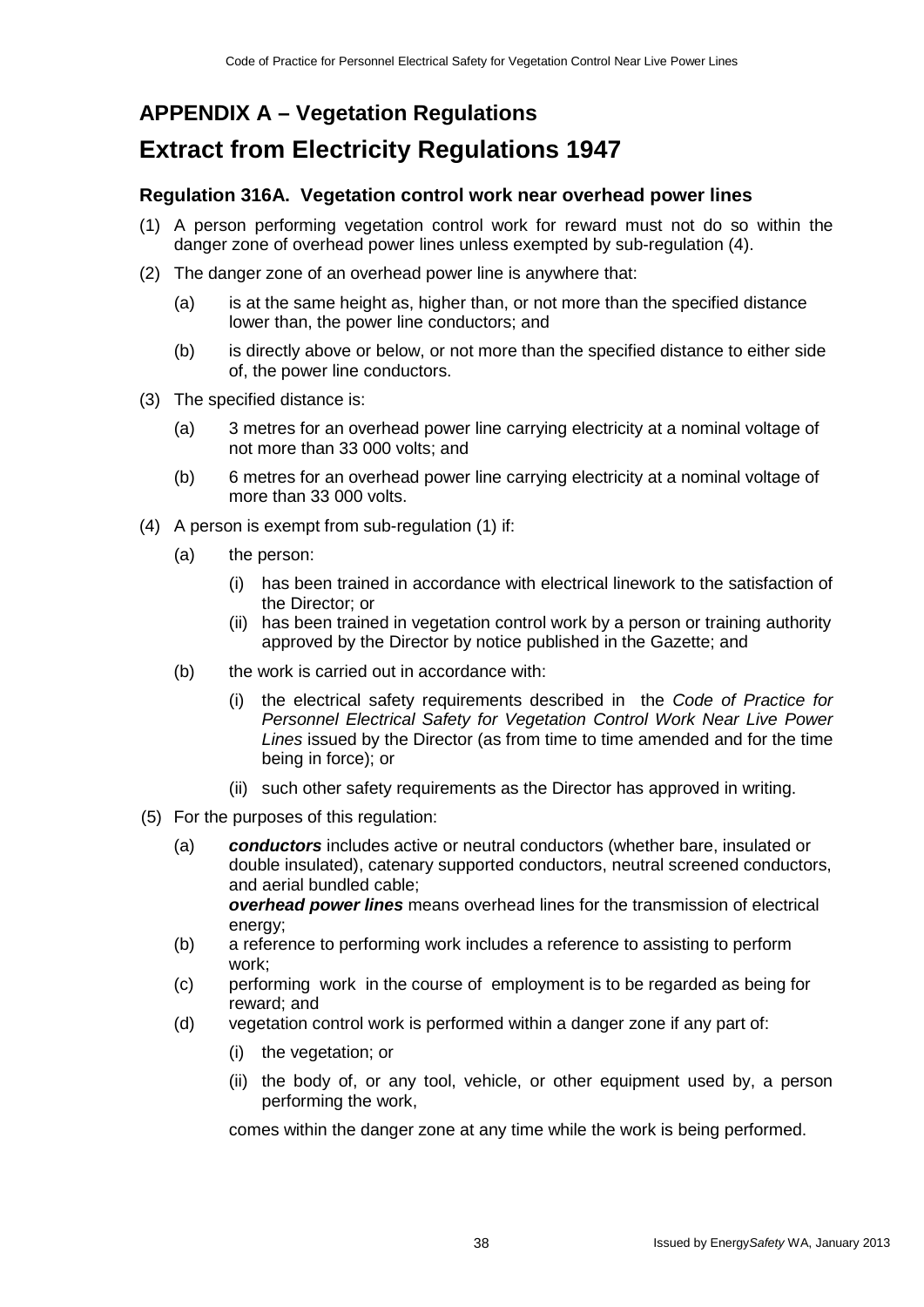# *APPENDIX B –* **Effects of Vegetation Contact with HV**

If vegetation touches live power lines, or comes close enough to high voltage that an electric arc can form across the air gap, the sap in the vegetation will provide a low resistance path to earth which, depending on weather and equipment conditions, may include the vegetation worker. In the case of high voltage, the sap will be immediately transformed to steam internally in the vegetation, which will explode. At the same time, the arc drawn across the air gap will release thermal energy which can be up 20,000  $^{\circ}$ C. Any worker near or looking at the arc does not need to be part of the path to earth, to suffer significant injuries.

Very often the vegetation is destroyed in an arcing incident, so the fault is removed when the power is turned off. The vast majority of these incidents occur when no-one is present, so to save many hours of power interruption and workers' time looking for a fault that no longer exists, the switch that turned the power off when detecting the fault current, switches back on a few seconds later. In 70% of these incidents the power is successfully reconnected without further damage or delay.

Issuing a Vicinity Authority, makes the Network Operator aware of workers very close to a designated high voltage power line. In such cases the program to reconnect the switch in the event of a fault, is disabled. However, an arcing incident covered by a VA, has discharged immense energy, so the disabling of the switch to prevent a second arc a few seconds later may do little to improve overall safety.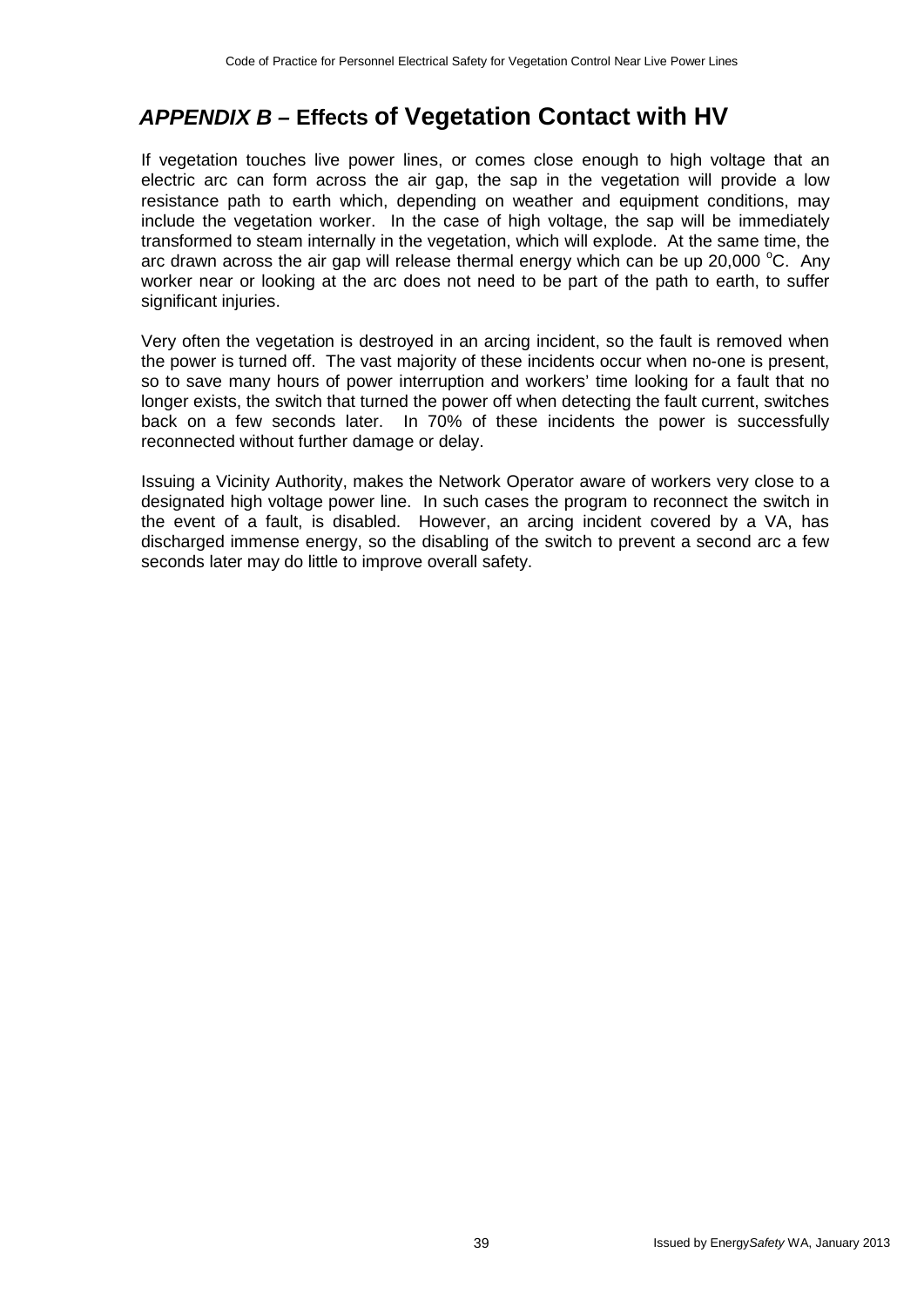### *APPENDIX C –* **Training Transition Process**

### **Application of Code Requirements**

Any person first employed as a vegetation management worker after this Code is gazetted must meet all requirements of the Code.

### **Existing Vegetation Control Workers when this Code is gazetted**

At the time this Code is gazetted existing vegetation management workers will be required:

- by 30 September 2012 to work in accordance with **Section 8.4** of this Code including a record of accumulated time, for each category, working as a Safety Observer, LV Worker and HV Worker;
- by 30 June 2013 to successfully complete Energy*Safety*'s online course of instruction in the requirements that apply to the work covered by this Code;
- to comply with only the hours worked requirements in **Section 8.3** to qualify as a Safety Observer, LV Worker or HV Worker; and
- to work in accordance with **Sections 8.5, 8.6, 8.7** in order to continue carrying out work on vegetation management within the danger zone.